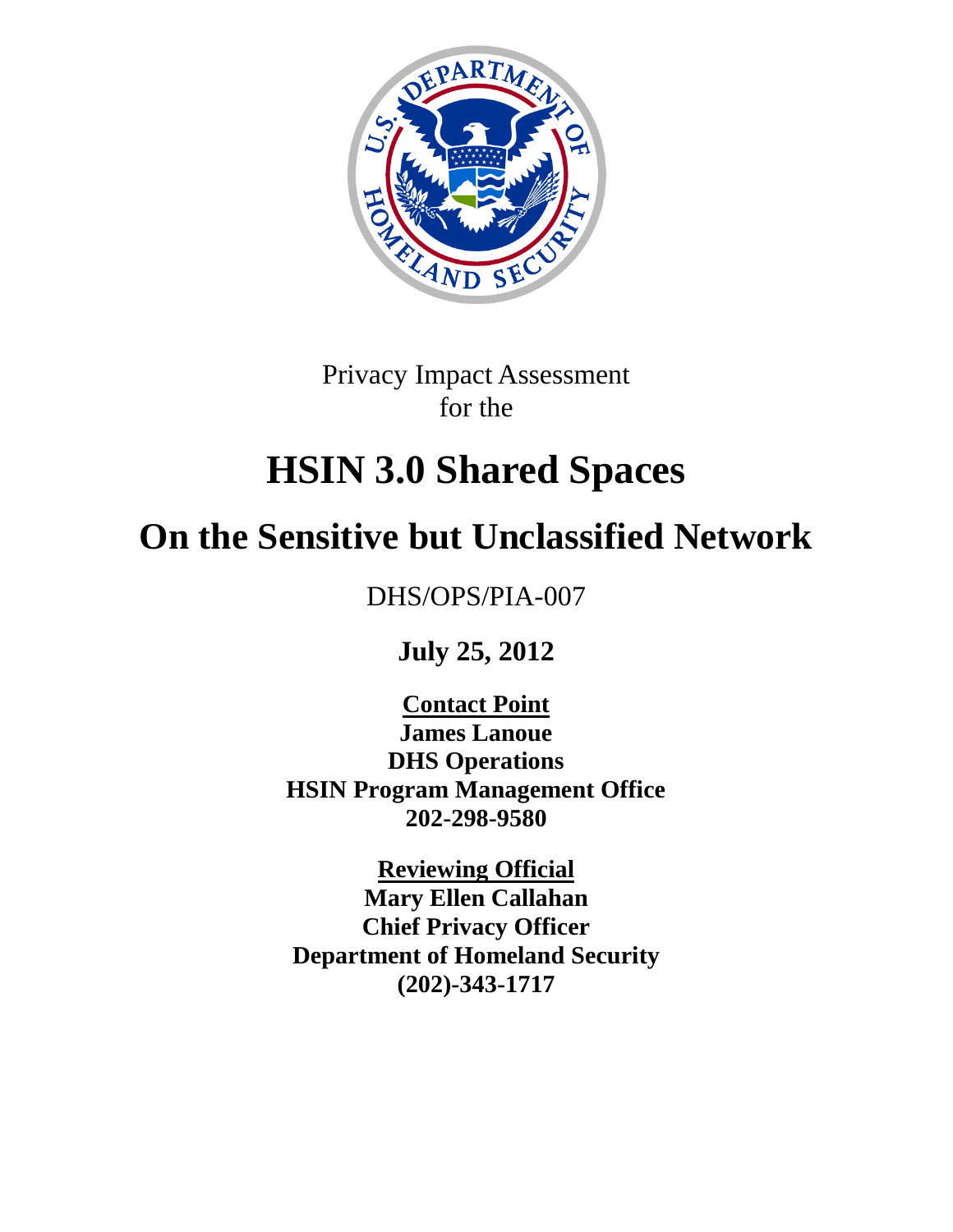

# **Abstract**

The Homeland Security Information Network (HSIN) is maintained by the Department of Homeland Security (DHS), Office of Operations, Coordination and Planning (OPS) on the Sensitive but Unclassified (SBU) network. HSIN is designed to facilitate the secure integration and interoperability of information-sharing resources between federal, state, local, tribal, territorial, private sector, international, and other non-governmental partners involved in identifying and preventing terrorism as well as in undertaking incident management activities. HSIN is a user-driven, web-based, information-sharing platform that connects all homeland security mission partners within a wide spectrum of homeland security mission areas.

HSIN contains personally identifiable information  $(PII^1)$  about the homeland security enterprise, HSIN users, and members of the public who are the subject of documents, reports, or bulletins contained in the HSIN collaboration spaces. This Privacy Impact Assessment (PIA) only covers the substantive material posted and shared within the HSIN collaboration spaces, and not the individual user accounts.<sup>2</sup> Federal records contained within HSIN are governed by the source system of records notice (SORN) and Freedom of Information Act (FOIA). Non-federal records contained in HSIN are governed by the laws and regulations applicable to the relevant foreign, state, or local agencies who participate in HSIN.

## **Overview**

HSIN is a user-driven, web-based, information-sharing platform that connects homeland security mission partners consisting of DHS and federal, state, local, tribal, territorial, private sector, international, and other non-governmental partners within a wide spectrum of homeland security mission areas. DHS OPS maintains HSIN. HSIN is designed to facilitate the secure integration and interoperability of information-sharing resources among federal, state, local, tribal, private-sector commercial, and other non-governmental stakeholders involved in identifying and preventing terrorism and in undertaking incident management activities. HSIN is designed to allow all relevant, authorized stakeholders<sup>3</sup> access to information regardless of jurisdictional, geographic, or agency boundaries, so long as it has been determined that the information is appropriate to be shared.

DHS mission partners rely on HSIN as an environment that promotes trust and sharing and supports the DHS and Information Sharing Environment (ISE) missions by providing: 1) timely and accurate information related to detecting, preventing, responding to, and recovering from terrorist attacks and natural disasters; 2) timely and accurate information regarding

 $\overline{a}$ <sup>1</sup> Handbook for Safeguarding Sensitive Personally Identifiable Information (PII) at the Department of Homeland Security, 10-06-2011, http://www.dhs.gov/xlibrary/assets/privacy/privacy\_guide\_spii\_handbook.pdf

<sup>&</sup>lt;sup>2</sup>See the DHS/OPS/PIA-007 – Homeland Security Information Network (HSIN) R3 User Accounts for more information regarding HSIN user accounts.

<sup>&</sup>lt;sup>3</sup> See the DHS/OPS/PIA-007 – Homeland Security Information Network (HSIN) R3 User Accounts for more information regarding HSIN user accounts.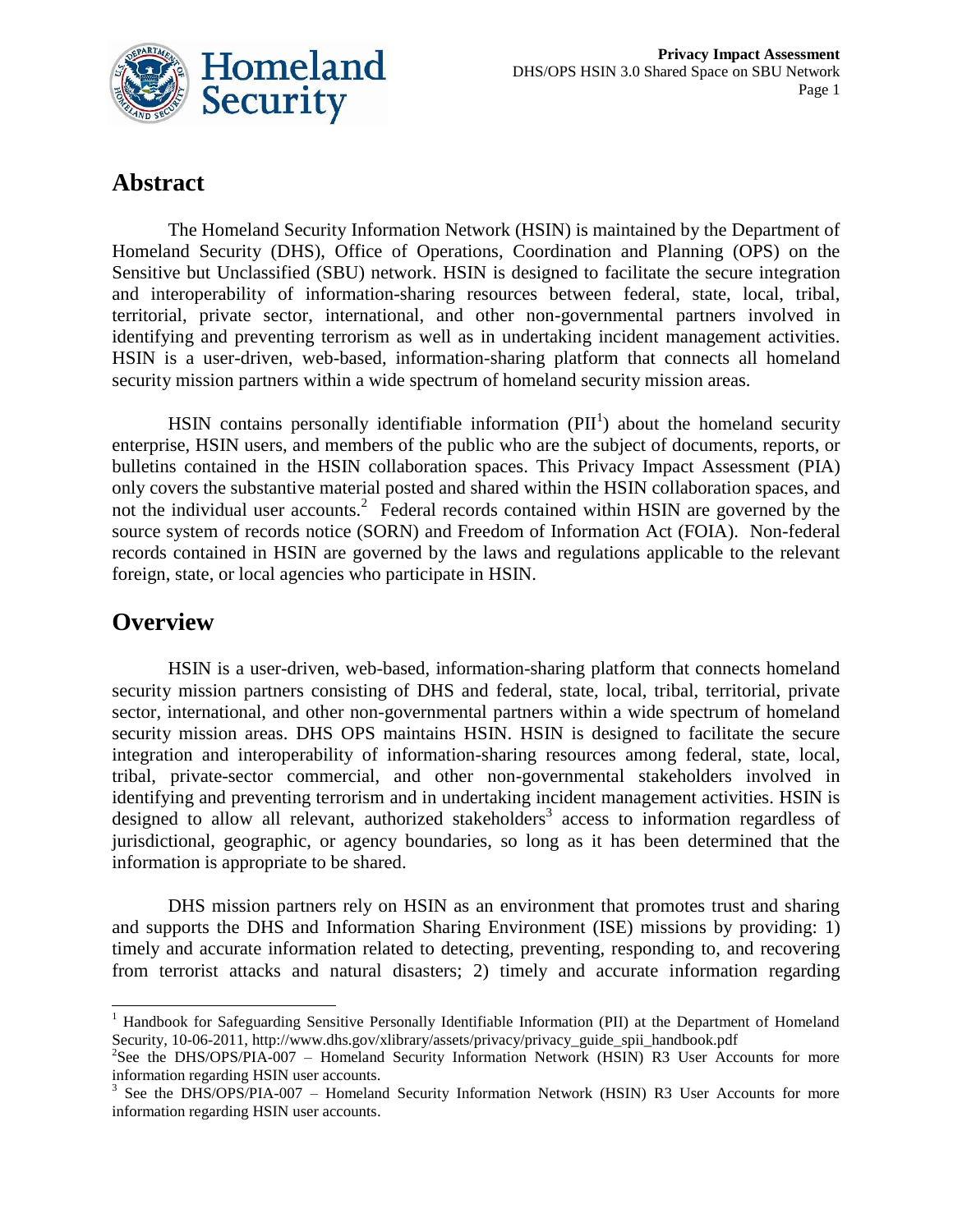

 $\overline{a}$ 

vulnerabilities and threats in order to manage incidents, mitigate risks, and reduce post-incident loss of life and property; 3) near-real-time collaboration and incident management; 4) information exchange for emergency management response and recovery operations; and 5) a mechanism to connect disparate information users in a dynamic and diverse information exchange environment.

HSIN, has been declared the "primary system for operational information sharing and collaboration within DHS and with our security partners," by Secretary Michael Chertoff on January 9, 2006 in a memorandum regarding HSIN Deployment. Furthermore, HSIN directly supports the President's *National Information Sharing Security Strategy* to "ensure a central data" access point for queries and key services to DHS shared data by other critical communities such as law enforcement."

As the nation's largest service for the secure and trusted dissemination and sharing of SBU homeland security information, including but not limited to, Sensitive Security Information (SSI), Law Enforcement Sensitive (LES), and For Official Use Only (FOUO), HSIN enables information sharing across the entire homeland security enterprise. By providing an innovative, interoperable, customer-driven, cost-effective information-sharing environment that enables near real-time, critical information exchange and situational awareness to all types of users and their various operational needs through secured access, HSIN effectively and efficiently meets the President's goals for secure information sharing.

Information shared through HSIN may relate to all-threats and all-hazards, law enforcement activities, intelligence activities, man-made disasters and acts of terrorism, and natural disasters. Information is shared through HSIN among federal, state, local, tribal, territorial, private sector, international, and other non-governmental partners through two types of collaborative spaces: HSIN Communities of Interest (COIs)<sup>4</sup> and the HSIN Shared Space. All HSIN COIs are governed by a Charter, which is in turn based on the HSIN COI Model Charter. The HSIN COI Model Charter is a comprehensive statement of the rights, duties, and privileges of a COI and its members. The Model serves as a template from which the specific Charter of each COI is developed.

The HSIN platform allows these diverse communities to work together to perform investigations, identify terrorist activities, respond to areas affected by natural disasters, and provide coordination during recovery operations. This PIA covers the substantive material discussed or uploaded by the HSIN COIs into the HSIN Shared Space. Each COI Sponsor<sup>5</sup>

<sup>&</sup>lt;sup>4</sup> A Community of Interest is defined in the HSIN COI Model Charter as a "community of HSIN Users sponsored by DHS, a DHS-approved government agency, or an existing COI who have a homeland security mission, and (i) wish to limit access to certain information to those within that community, and (ii) are able to provide independent management of a COI Site in accordance with the standards and policies of the HSIN Project Management Office  $(PMO).$ "

 $5$  A COI Sponsor must be a public authority, often holding a high-ranking position in the government sector (e.g. Director of Emergency Management or Homeland Security Advisor). Each COI must have at least one sponsor. A COI is approved by the HSIN PMO.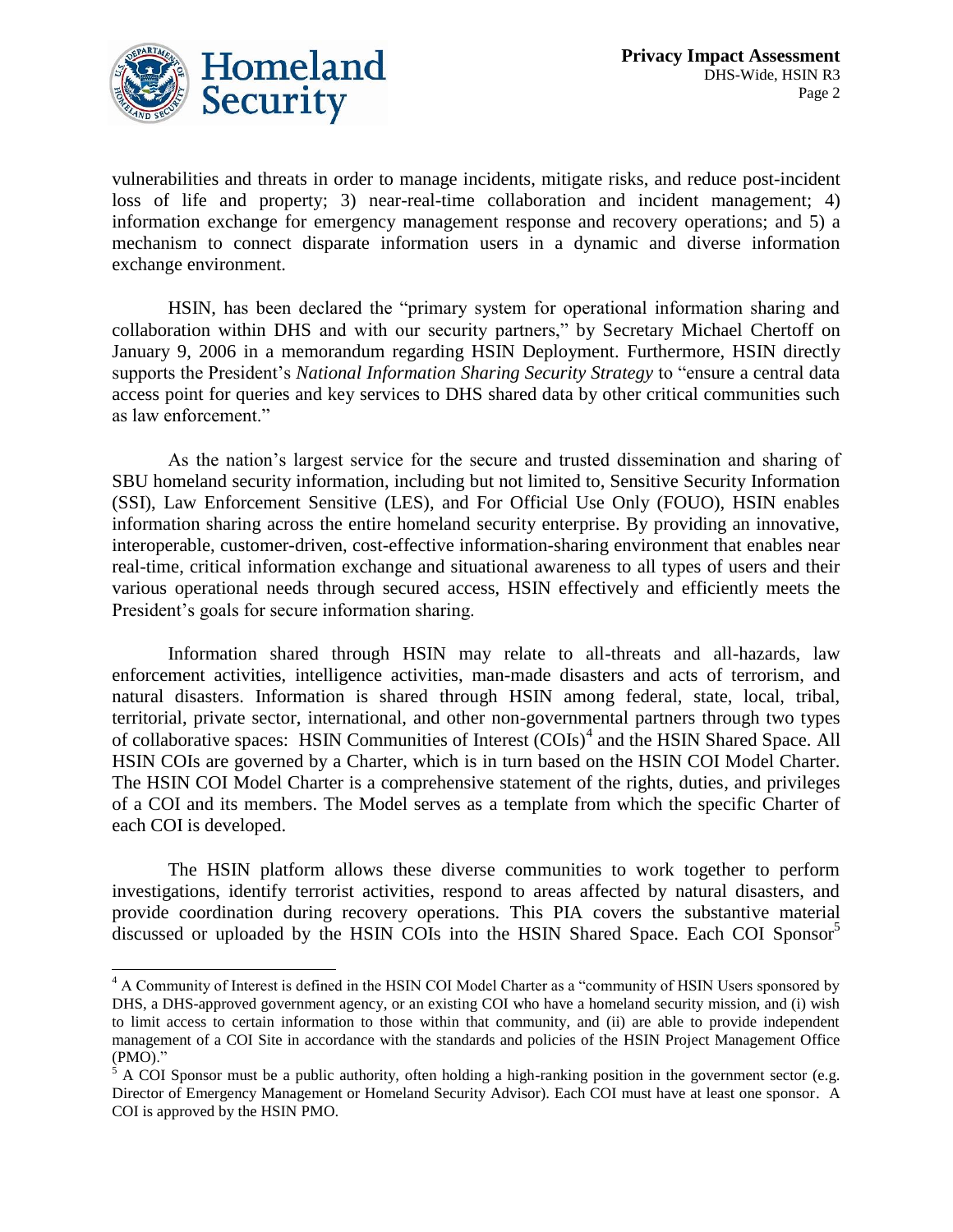

and/or Site Manager is responsible for monitoring the specific content uploaded into the HSIN Shared Space from a given COI, ensuring compliance with the COI Charter and all other sources of HSIN policy<sup>6</sup>. All new COIs must be approved by the HSIN PMO. The PMO also ensures that each COI has a comprehensive Charter, based on the HSIN Model COI Charter, and has a public-sector, government Sponsor. Content on the Shared Space is ultimately controlled by its original publisher and the COI from which it was published. Content on the Shared Space is regulated based on the content markings that have been applied to it by its originator, the Trusted Vetting Official (TVO) of a given COI, and the credentials of a user attempting to view a particular content item.

HSIN Program Management Office (PMO) is a data steward and is not responsible for the content that users and COIs post to any element of HSIN. HSIN PMO does not retain custody or exclusive control over content at any location within HSIN, as the content is governed under relevant and applicable federal, state, local, territorial and tribal information management, privacy, public disclosure (or "sunshine") and records management statutes, regulations, or memoranda of understanding between DHS and content providers.

#### *Types of Information included in HSIN COIs*

HSIN is the designated information-sharing portal for DHS and serves as the principal platform for consolidation and/or interoperability with other DHS information-sharing portals, to include, but not limited to, Virtual USA, and the Emergency Management and Response-Information Sharing and Analysis Center (EMRISAC), amongst other planned portal consolidations. This capability is critical to both day-to-day operational decision-making and successful execution of large-scale emergency operations. HSIN is the only federal portal that provides information sharing among DHS and its federal, state, local, tribal, territorial, private sector, and other non-governmental partners across the full spectrum of homeland security missions. HSIN facilitates information sharing and coordination across all DHS mission areas, including, but not limited to: $^7$ 

- Emergency Management Community;
- Critical Infrastructure Community;
- Law Enforcement Community;
- Public Health;

 $\overline{a}$ 

<sup>&</sup>lt;sup>6</sup> All COIs must have a public sector, government sponsor, under the HSIN Model COI Charter. All COIs will be required to have a charter that outlines their authorities, rights, roles, and privileges of its members. The HSIN PMO will retain a copy and require that COI Charters be modified if the mission or substantial criteria changes.<br><sup>7</sup> Please note that this list includes major mission areas, which are not themselves Communities of Interest, b

rather, include COIs within each mission area.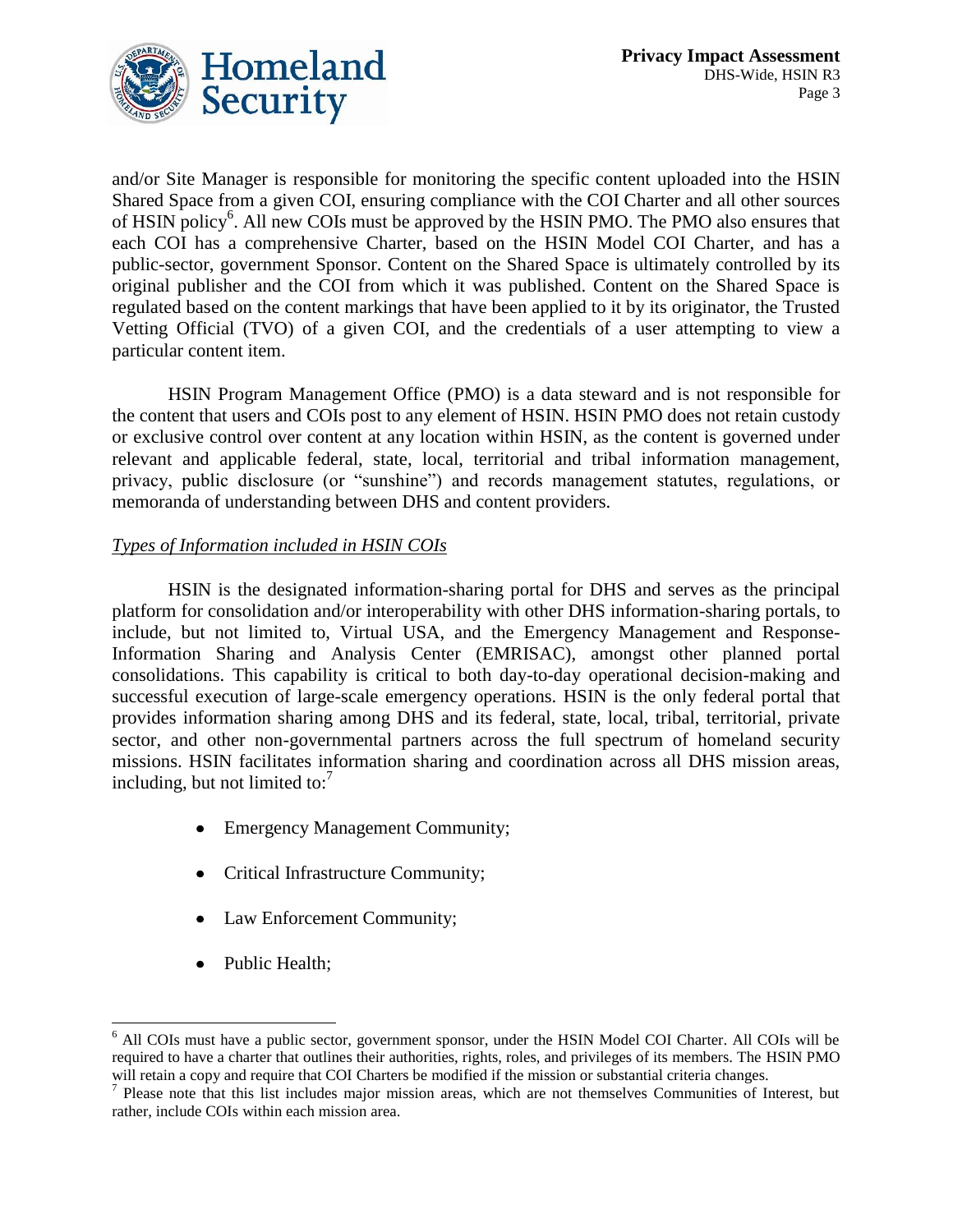

- Intelligence Community; and  $\bullet$
- Emergency Services.  $\bullet$

Most of the information shared through HSIN does not contain PII; is used to provide the homeland security enterprise with nationwide situational awareness.

#### *HSIN Account Provisioning*

 $\overline{a}$ 

HSIN maintains strict permission controls when evaluating access credentials for a prospective applicant. In order to gain access to HSIN, potential users must submit biographical information to verify their identity and employment information and must articulate a mission need to use HSIN. In order to become a HSIN user, an individual must be nominated or may gain access through federated membership;<sup>8</sup> both processes require identity verification and a mission need assessment. This initial verification of identity is conducted, in part, through use of a thirdparty service. DHS has published a separate PIA that covers the specifics of the HSIN user account.<sup>9</sup> DHS evaluates mission-based roles to access information in both the COI and Shared Space through a series of questions that determine what information the user may access or discover.

Currently, there are eight categories, or controlling content tags, used to determine access to information in the Shared Space: 1) Law Enforcement Sensitive (LES); 2) Protected Critical Infrastructure Information (PCII); 3) SBU; 4) U.S, Citizen only;<sup>10</sup> 5) DHS-only; 6) Federal-only; 7) State/local/tribal/territorial-only; 8) Private Sector-only; and any combination thereof. These tags are controlling tags. In order for users to access information, their permissions must match the controlling tags placed on the information. For example, a piece of information may be tagged as "LES, Federal-only," in which case only users with both the roles of LES and Federalonly will be able to access the information. Information may be discoverable, but not accessible via the HSIN Shared Space by those who do not have the appropriate permissions; in these instances, the user must go through traditional methods to access the information from the originator, rather than being able to access it immediately. In some cases, there may be additional, non-controlling tags used to mark content, which simply provide a user notice of what particular content contains, but does not control access to content.

<sup>&</sup>lt;sup>8</sup> Future sources of federated, HSIN user membership are likely to include Law Enforcement Online (LEO) and Regional Information Sharing Systems (RISSNET).

<sup>9</sup> DHS/OPS/PIA-008 Homeland Security Information Network (HSIN) R3 User Accounts

 $10$  This tag indicates that the content may only be accessed by U.S. Citizens and not, for example, international users. During the registration process, it is determined whether a prospective user is a US citizen, or not. If not, and the registrant is thus of international origin, the international user must go through a special, 4300A exception process, to be allowed access to HSIN.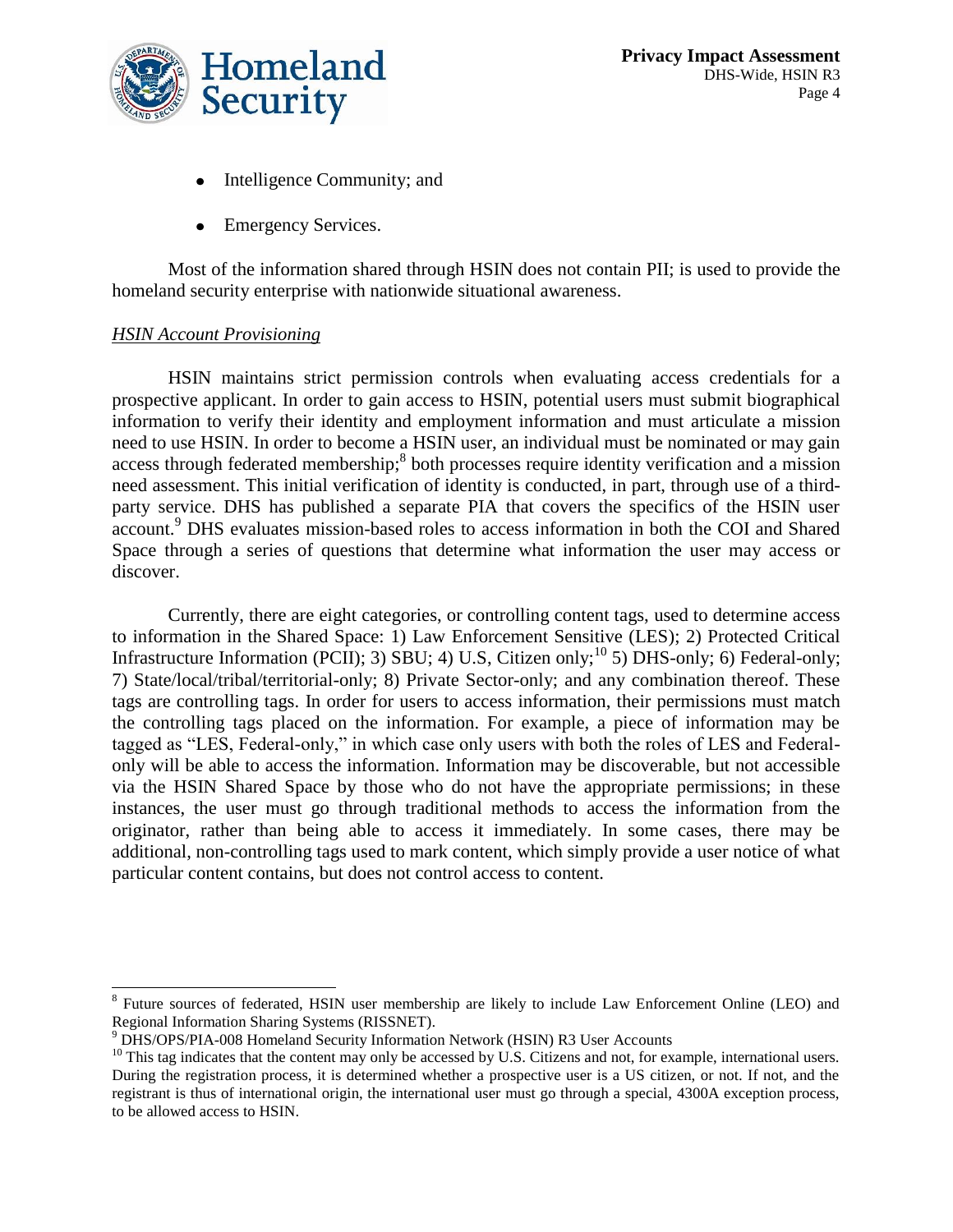

#### *HSIN Communities of Interest (COIs)*

As part of the nationwide information-sharing efforts that HSIN supports, HSIN includes different COIs within the network. HSIN COIs are separate collaborative environments wherein users involved in the same subject matter area or industry may post and view potentially relevant news and information and utilize collaborative tools. The posting environment functions like an internet message board where threads<sup>11</sup> are posted and users' replies are exchanged and posted within threads. Collaborative tools consist of document libraries (common resources), sites/subsites, alerts, web/video conferencing, instant messaging, and calendars—allowing COIs to choose which ones to enable. Each COI Sponsor is responsible for the content maintained and shared within the COI, and through the COI to the Shared Space.

Each COI has one or more sponsors with authoritative responsibility over the COI's users. Responsibility for all nomination and validation procedures for the COI resides with the COI sponsor(s). Nomination and/or validation duties are performed by an authority within the COI's established management—such duties cannot be delegated to an individual or organization outside of the COI's management structure (e.g., a State COI cannot delegate authority to a federal agency who is not also a sponsor of the COI). Each COI establishes membership criteria that potential users must meet to gain access to said community. HSIN PMO works in cooperation with each COI to ensure such rules are enforced. A regular review of COIs will be conducted by HSIN PMO to validate and justify a COI's purpose, objectives, and operational need.

Every COI has specific validating authorities who review and approve potential users into the community. The validating authorities are responsible for verifying the legitimacy of the potential user's application into the COI. Prospective HSIN users possess, at minimum, the following attributes: (1) the applicant's work assignment supports a DHS Information Sharing Environment (ISE) mission relevant to the COI; (2) the applicant is determined to have valid access to SBU information including FOUO information through the nomination and validation process; and (3) the applicant accepts and adheres to the HSIN Terms of Service. In addition to these controls, individual COIs may maintain additional criteria for admitting new users into their communities.

Upon approval of a HSIN account, each user is assigned to a primary COI based on the user's information-sharing requirements, permissions, attributes, and interests.<sup>12</sup> A HSIN Standard Operating Procedure will define the details of this process. The user then becomes a member of the COI after passing that COI's nomination and validation process. A user can ultimately become a member of more than one COI if membership in such COIs is appropriate and if all membership criteria are met. A user's COI membership is the principal content-

 $\overline{a}$  $11$  User-posted subjects for discussion.

 $12$  As noted in the HSIN COI Model Charter, "a user will identify with one primary COI. This COI will be selected by the user from a list of qualified options based upon the user's attributes. The validator of the COI selected will need to confirm and vet the user for membership. This primary COI will be the community held accountable for all activities from that user. Likewise, a user is accountable to the rules of every COI they are a part of."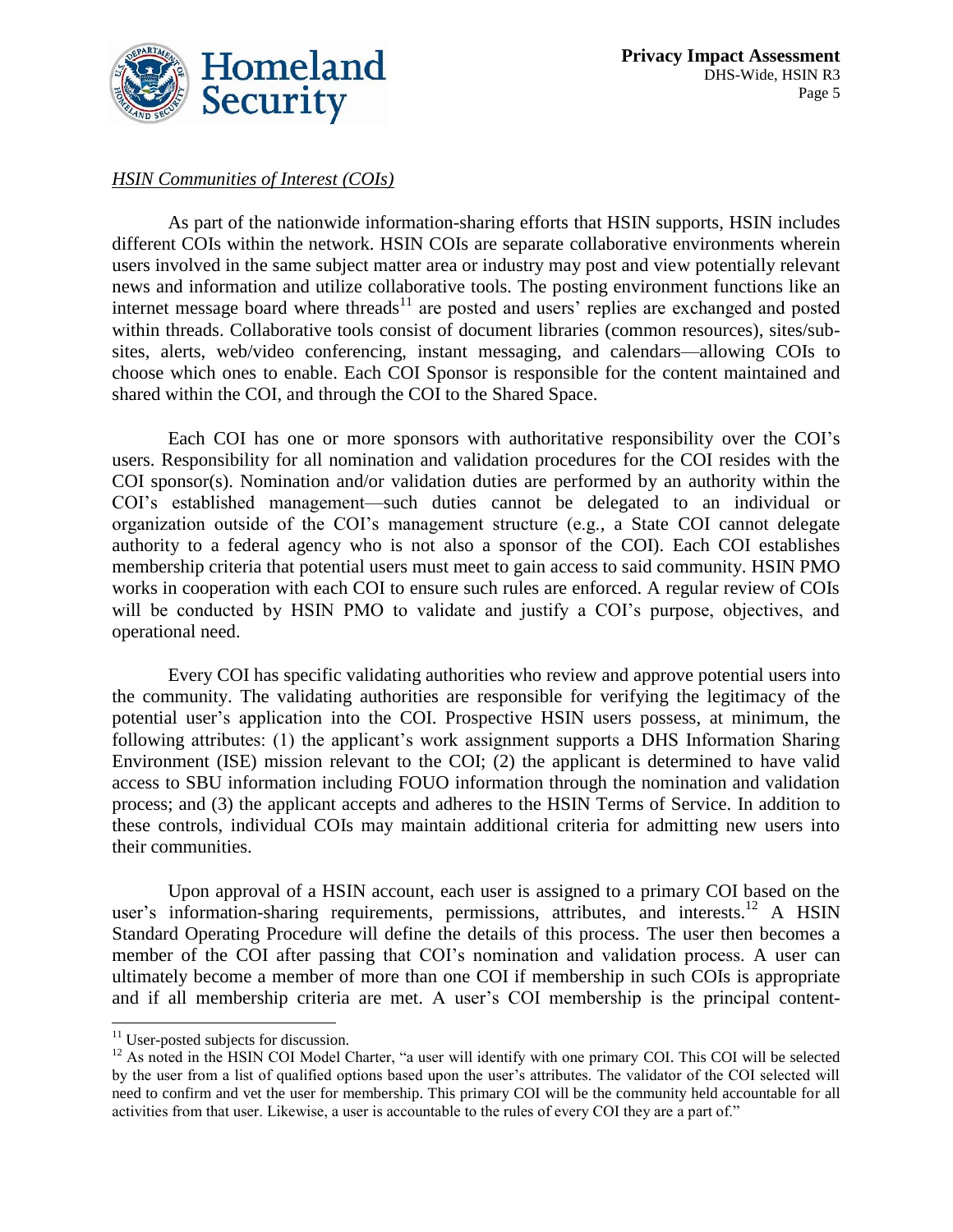

permissions control mechanism for users. The COI membership works directly in conjunction with content tags to ensure that content is shared appropriately and securely. A user may be nominated and validated into additional COIs after their primary appointment is completed.

An initial list of primary COIs is provided in the Appendix below. Additional COIs created or eliminated as part of an annual review cycle will be added to or removed from the Appendix, as needed.

COIs may have a number of sites and/or sub-sites within them. For example, the Federal Emergency Management (FEMA) COI has multiple sub-sites created to meet specific needs. The HSIN EM COI includes sub-sites such as the American Red Cross Disaster Operations Center, the FEMA Operations Center, the National Response Coordination Center, and sites for each of the nine FEMA-coordinated Emergency Support Functions. Access to information in sub-sites may be more restricted than in the overall COI. For example, information in the American Red Cross Disaster Operations Center may not be available to all individuals who are members of the HSIN EM COI.

An additional feature of HSIN allows users to elect to receive alerts and warnings sent automatically by email, phone, or fax. These alerts are emergent, real-time, one-way communications geared to provide notice of an ongoing activity's status or to direct the user to a particular location within HSIN for additional information or detailed collaboration.

Documents and materials posted in the COI may be marked for dissemination based on the eight criteria noted above; however, materials are available to all members in the COI as soon as they are posted. Some materials may contain PII. HSIN users are reminded at the time of posting that his or her materials will be shared with all members of that COI, and possibly further. Depending on the membership of a particular COI, this may mean broad sharing with federal, state, local, tribal, and/or territorial agencies, or more narrow sharing with DHS-only because the COI only permits access by DHS employees. A COI can establish its own specific criteria around content posting. Furthermore, there are other rules around sharing information related to active investigations that may be established by an agency or COI. As access and role permissions develop in HSIN, the use of tags within the COI will be added as an additional control beyond membership in a particular COI.

#### *HSIN Shared Space*

The HSIN Shared Space allows authorized stakeholders and content contributors to publish finished products and relevant documents that that (1) have appropriate markings providing sharing permissions at the document level, and (2) are targeted to an authorized audience based on their credentials and related COI and system-wide rules for sharing. Before uploading information into the HSIN Shared Space, COI users submit content to their COI's TVO for dissemination approval. The TVO is a user within the COI, selected by the COI Sponsor and trained by the HSIN PMO, to perform such duties as content management including content dissemination outside of the COI. The COI Sponsor and Site Administrator, working in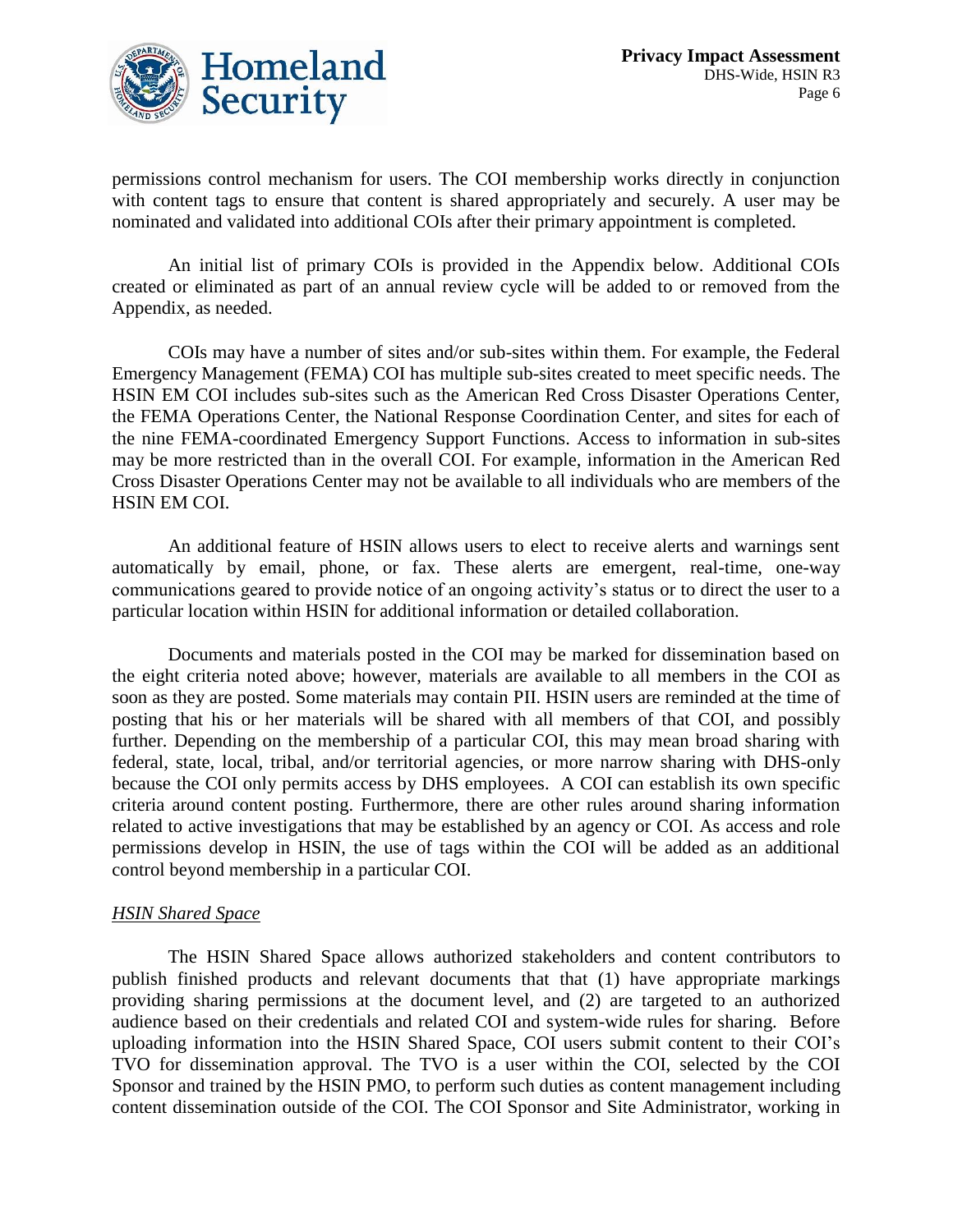

conjunction with the TVO, determines the COI's rules for how, when, and which content may be shared into the Shared Space. TVOs determine whether the information content is appropriate for sharing, is relevant to the DHS mission area, as listed above, and is tagged as necessary to limit access. The content owner must mark content as either "accessible," meaning it can be found and viewed in full upon being added to the Shared Space, or as "discoverable," meaning it can be found by any user through the Shared Space who meets the criteria associated with the content but not viewed until a request is approved by the TVO or content owner. The content owner remains the owner of the document when shared through the Shared Space.

# **Section 1.0 Authorities and Other Requirements**

#### **1.1 What specific legal authorities and/or agreements permit and define the collection of information by the project in question?**

Section 515 of the Homeland Security Act, 6 U.S.C. § 321d(b)(1), requires that the National Operations Center (now a component of DHS Operations Coordination and Planning since the July 2005 Secretary Chertoff reorganization of the Department) to  $(1)$  provide situational awareness and a common operating picture for the entire Federal government and for State, local, tribal and territorial governments as appropriate, in the event of a natural disaster, act of terrorism, or other man-made disaster; and (2) ensure that critical terrorism and disasterrelated information reaches government decision-makers." Sections  $121(d)(1)$ ,  $(4)$ ,  $(11)$ ,  $(12)(A)$ , (15), and (17) further provide DHS OPS with authority to establish and collect the information in  $\overline{\text{HSIN}}$  3.0. $^{13}$ 

Section  $1016(b)(1)$  of IRTPA, 6 U.S.C. § 485, requires the President to create an information sharing environment for the sharing of terrorism information in a manner consistent with national security and applicable legal standards relating to privacy and civil liberties.

Former DHS Secretary Chertoff's Memorandum of January 9, 2006, established HSIN as the "primary system for operational information sharing and collaboration" with DHS and its external partners, and "the platform by which we will provide operational information and decision support, share documents, supply situational awareness, and conduct alert, warning and notifications."<sup>14</sup>

## **1.2 What Privacy Act System of Records Notice(s) (SORN(s)) apply to the information?**

HSIN is a tool for information sharing within the homeland security enterprise. The information contained within HSIN is covered by the applicable SORN(s) depending on the source of the record for federal records. Non-federal records contained in HSIN are governed by

 $\overline{a}$  $^{13}$  Refers to the next release of HSIN. "HSIN" and "HSIN 3.0" are used interchangeably throughout this document.

<sup>&</sup>lt;sup>14</sup> Chertoff, Secretary Michael. *Homeland Security Information Sharing Network Deployment*. January 9, 2006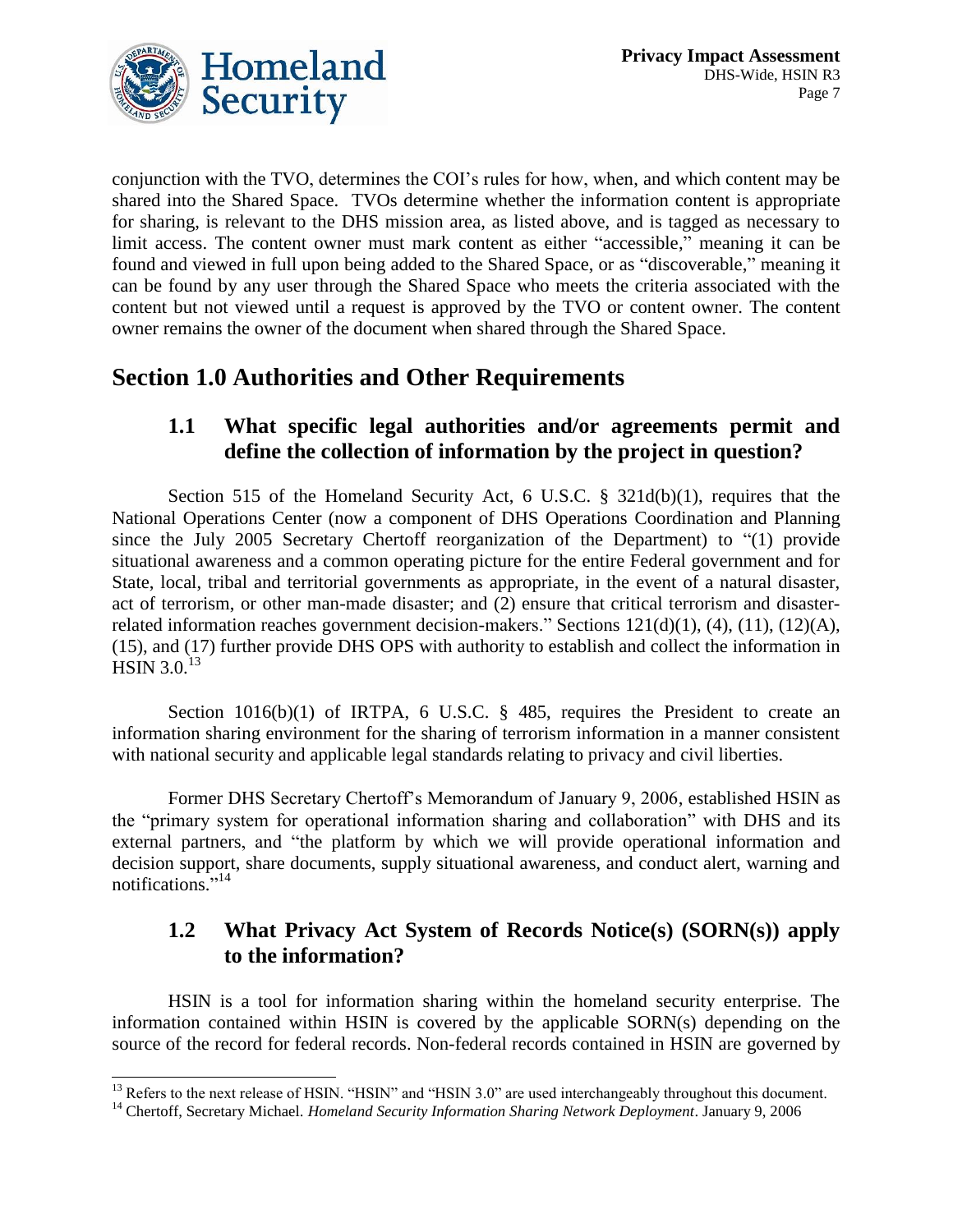

l

the laws and regulations applicable to the relevant foreign, state, or local agencies that participate in HSIN and by relevant foreign, state, or local agencies that are the stewards of the information. For example, records accessible within HSIN related to the situational awareness mission of OPS are covered by DHS/OPS-003—Operations Collection, Planning, Coordination, Reporting, Analysis, and Fusion, 75 Fed. Reg. 69689 (Nov. 15, 2010).

#### **1.3 Has a system security plan been completed for the information system(s) supporting the project?**

Yes. As of May 2, 2012, the HSIN Program Management Office (PMO) had developed a HSIN 3.0 System Security Plan (SSP) in full compliance with DHS 4300a, in anticipation of a final authorization to operate (ATO). In addition, HSIN maintains a HSIN/Common Operational Picture (COP) Incident Response Plan to guide the PMO in responding to security incidents.

## **1.4 Does a records retention schedule approved by the National Archives and Records Administration (NARA) exist?**

Information maintained within HSIN is subject to its source record retention policy, as discussed in Section 5.1, including deference to the records management rules and procedures of specific content owners, including users and COIs of all kinds, from all originating jurisdiction types. The HSIN PMO is responsible for ensuring retention of records for the content it publishes and retains custody and control over on HSIN. It is responsible for adhering to the National Archives and Records Administration (NARA) schedule N1-563-11-010.

Documents "published" from day-to-day operations, including the HSIN instantmessaging and web-conferencing tools are, stored for five years and then destroyed.

Records that are part of Phase 2 or 3 Events<sup>15</sup> are transferred to the National Archives for permanent retention five years after the event or case is closed.

<sup>&</sup>lt;sup>15</sup> A Phase 2 Event is an event meeting any of the four criteria outlined in the Homeland Security Presidential Directive 5 (HSPD 5), including: (1) Man-made events and natural disasters, chemical, biological, radiological, nuclear, explosive, and cyber events, floods, fires, and tsunamis, and other events causing loss of life and large scale evacuations (likely leading to a Presidential Directive Decision) and requiring significant Federal involvement; (2) an event significantly impacting the US critical infrastructure and industrial accidents occurring in densely populated areas; (3) a credible threat with possible/actual terrorist nexus and US homeland security implications; and; (4) a National Security Special Event whose public safety, threat, complexity, or other attributes require extensive Federal information sharing, interagency support, and incident management preparedness. A Phase 3 Event is an event so catastrophic that the Federal Government must assume the highest level of operational posturing and activity; and/or a domestic event with a confirmed terrorist nexus. (Source: System Schedule for National Operations Center (NOC) Senior Watch Officer (SWO)/Tracker Logs, United States Department of Homeland Security, Headquarters Systems Schedules, Office of Operations Coordination, 12/8/11).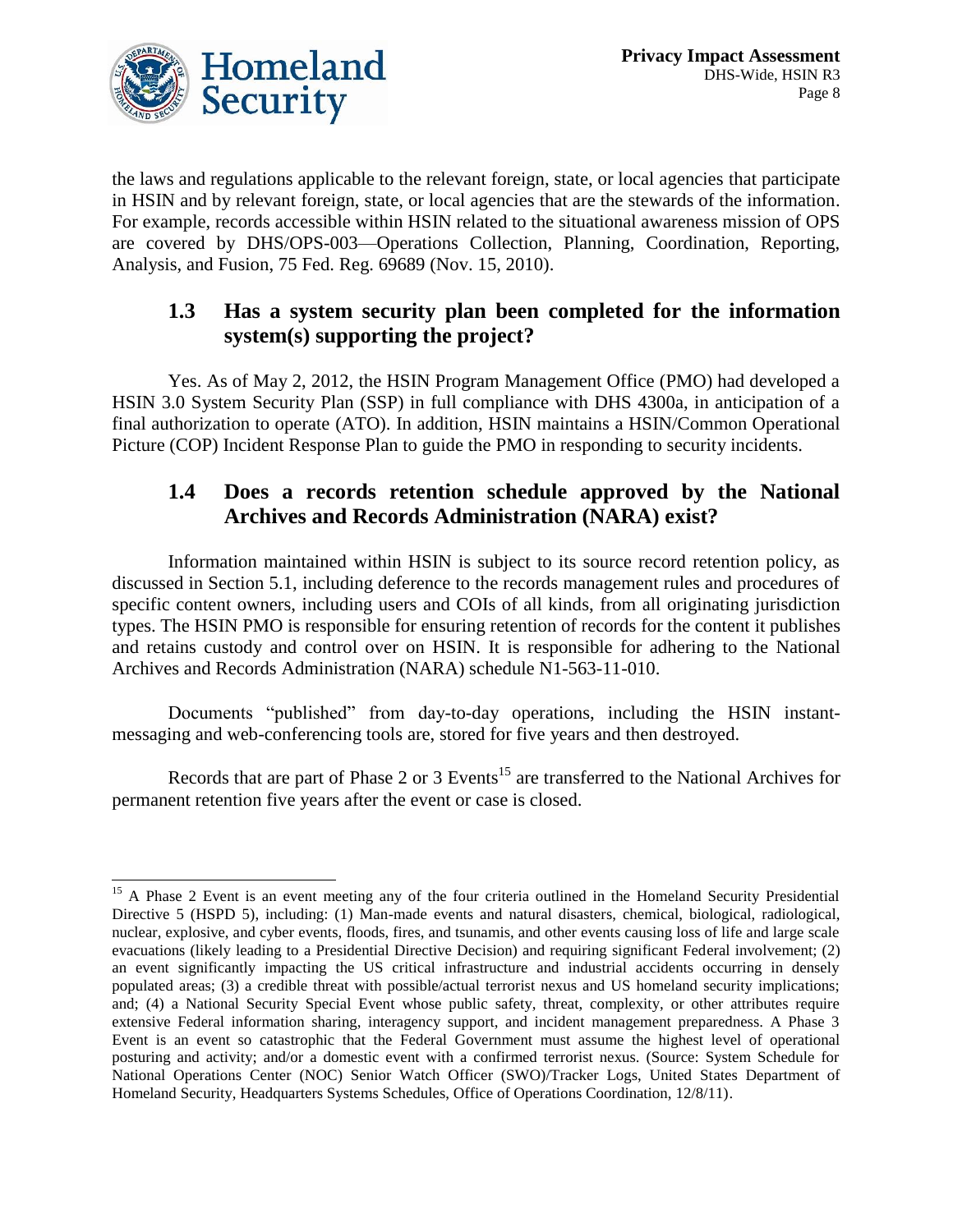

 $\overline{a}$ 

## **1.5 If the information is covered by the Paperwork Reduction Act (PRA), provide the OMB Control number and the agency number for the collection. If there are multiple forms, include a list in an appendix.**

The PRA does not apply to the HSIN 3.0 Shared Space because no information is collected directly from the public.

# **Section 2.0 Characterization of the Information**

The following questions are intended to define the scope of the information requested and/or collected, as well as reasons for its collection.

#### **2.1 Identify the information the project collects, uses, disseminates, or maintains.**

Information collected, used, disseminated and maintained within HSIN Shared Space varies by the mission need of each COI. Information posted in the COIs is based on the stated mission of the COI, as documented in each COI Charter. Information posted in the Shared Space is based on the mission of DHS. It is possible that a high volume of content retained in a given COI will never be shared to the Shared Space, or that a high volume will be shared to Shared Space – it will be dependent on the particular rules of a particular COI and its users. The information contained within HSIN is covered by the applicable SORN(s) depending on the source of the record for federal records. Non-federal records contained in HSIN are governed by the laws and regulations applicable to the relevant foreign, state, local or private parties that participate in HSIN and by relevant foreign, state, local or private parties that are the stewards of the information.

Information posted in the COIs and the Shared Space will be tagged based on the following eight attributes: 1) LES; 2) PCII; 3) SBU; 4) U.S. Citizen-only;  $^{16}$  5) DHS-only; 6) Federal-Only; 7) State/local/territorial/tribal-only; 8) Private Sector only; and any combination thereof. Access to information made available in the COI is based on membership in the COI and currently is not controlled through tagging of information in the same way as in the Shared Space. The tags listed above are controlling tags in the Shared Space. In order for users to access information, their permissions must match the controlling tags placed on the information. For example, a piece of information may be tagged as "LES, Federal-only," in which case only users with both the roles of LES and Federal-only will be able to access the information. Information may be discoverable, but not accessible via the HSIN Shared Space by those who do not have the

 $16$  This tag indicates that the content may only be accessed by US citizens and not, for example, international users. During the registration process, it is determined whether a prospective user is a US citizen, or not. If not, and the registrant is thus of international origin, the international user must go through a special, 4300A exception process, to be allowed access to HSIN.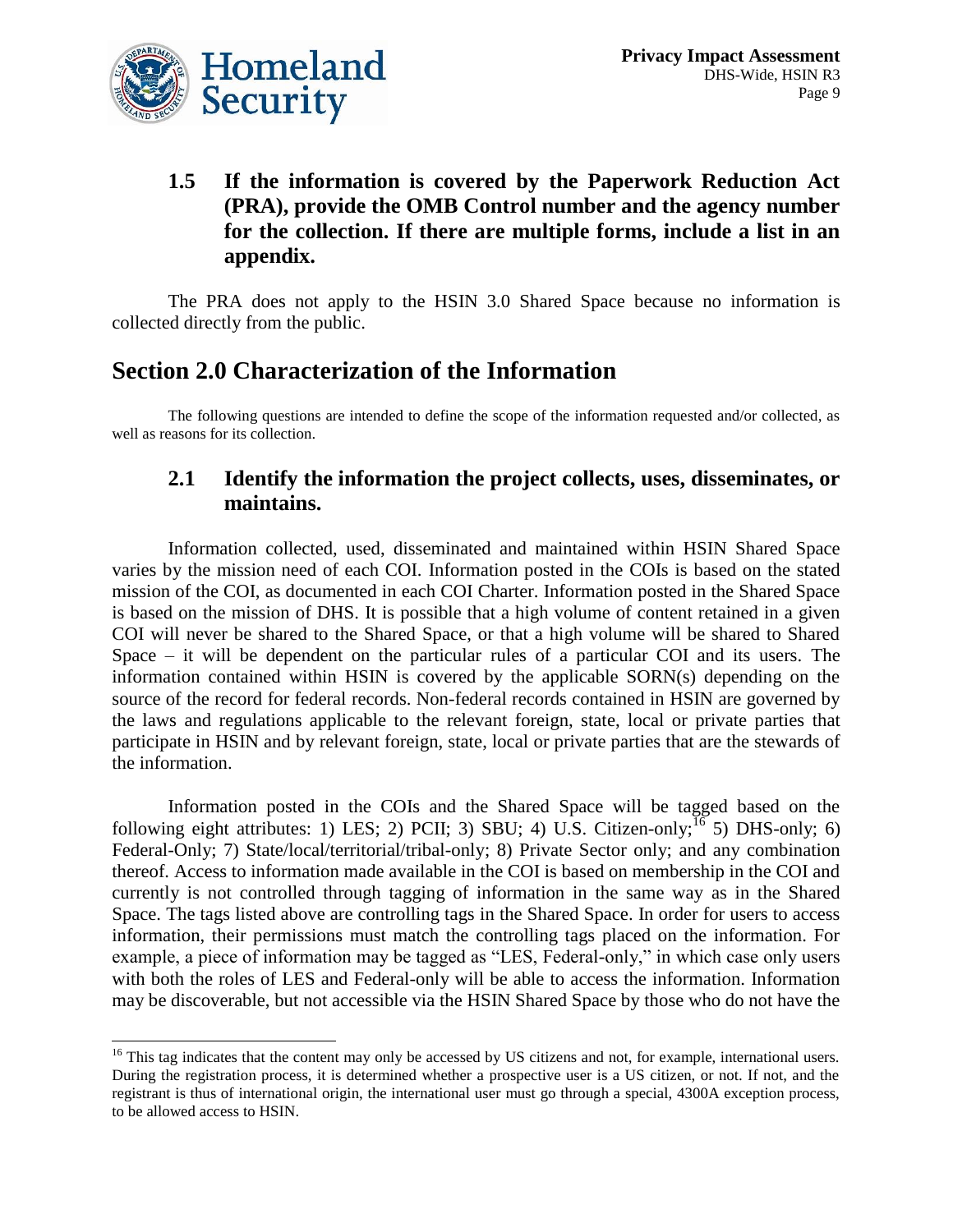

appropriate permissions; in these instances, the user must go through traditional methods to access the information from the originator, rather than being able to access it immediately. In some cases, there may be additional, non-controlling tags used to mark content, which simply provide a user notice of what particular content contains, but does not control access to content. Content containing  $\text{PII}^{17}$  can be marked as such using an additional, non-controlling content tag, in addition to the eight controlling tags listed above.

Most of the information shared through HSIN does not contain PII, however, what PII is on HSIN will likely be of diverse type and origin, as noted below. HSIN may contain PII information on individuals known, reasonably believed to be, or suspected of being involved in or linked to domestic, foreign, or international terrorist groups; individuals related to activities or circumstances where the health or safety of that individual may be threatened; individuals with outstanding warrants in any federal, state, local, territorial, and/or tribal area; and individuals who may pose a threat  $18$  to the United States. Access to such information, along with the standards for its sharing, are based on individuals COI membership, their credentials, the manner in which the content is marked and the decision of a COI to allow such information to be shared to the Shared Space. PII is considered a content marker in the HSIN system and not a controlling tag. As noted above, while most of the information shared within HSIN does not contain PII, what PII is on HSIN will likely be of diverse type and origin. To the extent PII is part of HSIN, the following information may be made available through HSIN:

- Full name;
- Date and place of birth;
- Social Security Number;
- Citizenship;
- Contact information including phone numbers and email addresses;
- Address;

 $\overline{a}$ 

- Physical description including height, weight, eye, and hair color;
- Distinguishing marks including scars, marks, and tattoos;
- Automobile registration information;

 $17$  The definition of PII which HSIN shall follow is provided in the footnote below Handbook for Safeguarding Sensitive Personally Identifiable Information (PII) at the Department of Homeland Security, 10-06-2011, http://www.dhs.gov/xlibrary/assets/privacy/privacy\_guide\_spii\_handbook.pdf

 $18$  Defined as a natural or man-made occurrence, individual, entity, or action that has or indicates the potential to harm life, information, operations, the environment and/or property. DHS Risk Lexicon at 3.3 (September 2008).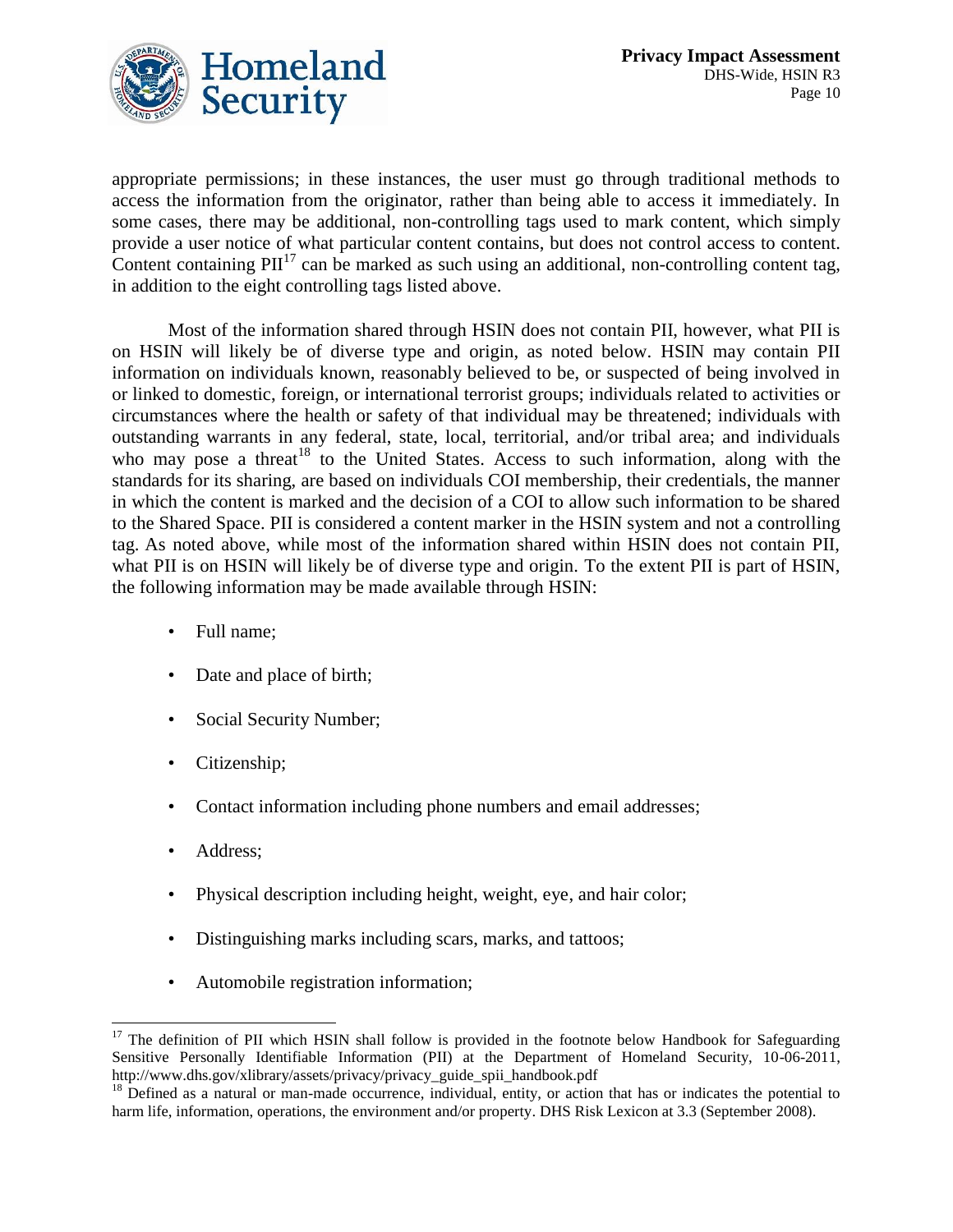

- Watch list information;
- Medical records;
- Financial information;
- Results of intelligence analysis and reporting;
- Ongoing law enforcement investigative information;
- Historical law enforcement information;
- Information systems security analysis and reporting (e.g. information collected for analysis to ensure security of critical infrastructure and sectors);
- Public source data including commercial databases, media, newspapers, and broadcast transcripts (e.g. information collected during an incident response for situational awareness, which is all public source, used for immediate operations needs);
- Intelligence information including links to terrorism, law enforcement, and any criminal and/or incident activity, and the date information is submitted;
- Intelligence and law enforcement information obtained from federal, state, local, tribal, territorial, private sector, international, and other non-government partners;
- Law enforcement, domestic security and emergency management officials and private sector entities or individuals:
- Information obtained from the Federal Bureau of Investigation's (FBI) Terrorist Screening Center (TSC) or terrorist watchlists about individuals known or reasonably suspected to be engaged in conduct constituting, preparing for, aiding, or relating to terrorism;
- Limited information about the provider of the published content, when the provider's information is critical to a law enforcement and/or other DHS mission (e.g. an investigation lead, an intelligence analyst, or an emergency responder).
- The date and time national disaster information is submitted, and the name of the contributing/submitting individual or agency; and
- Name of the contributing or submitting agency, organization, or individual.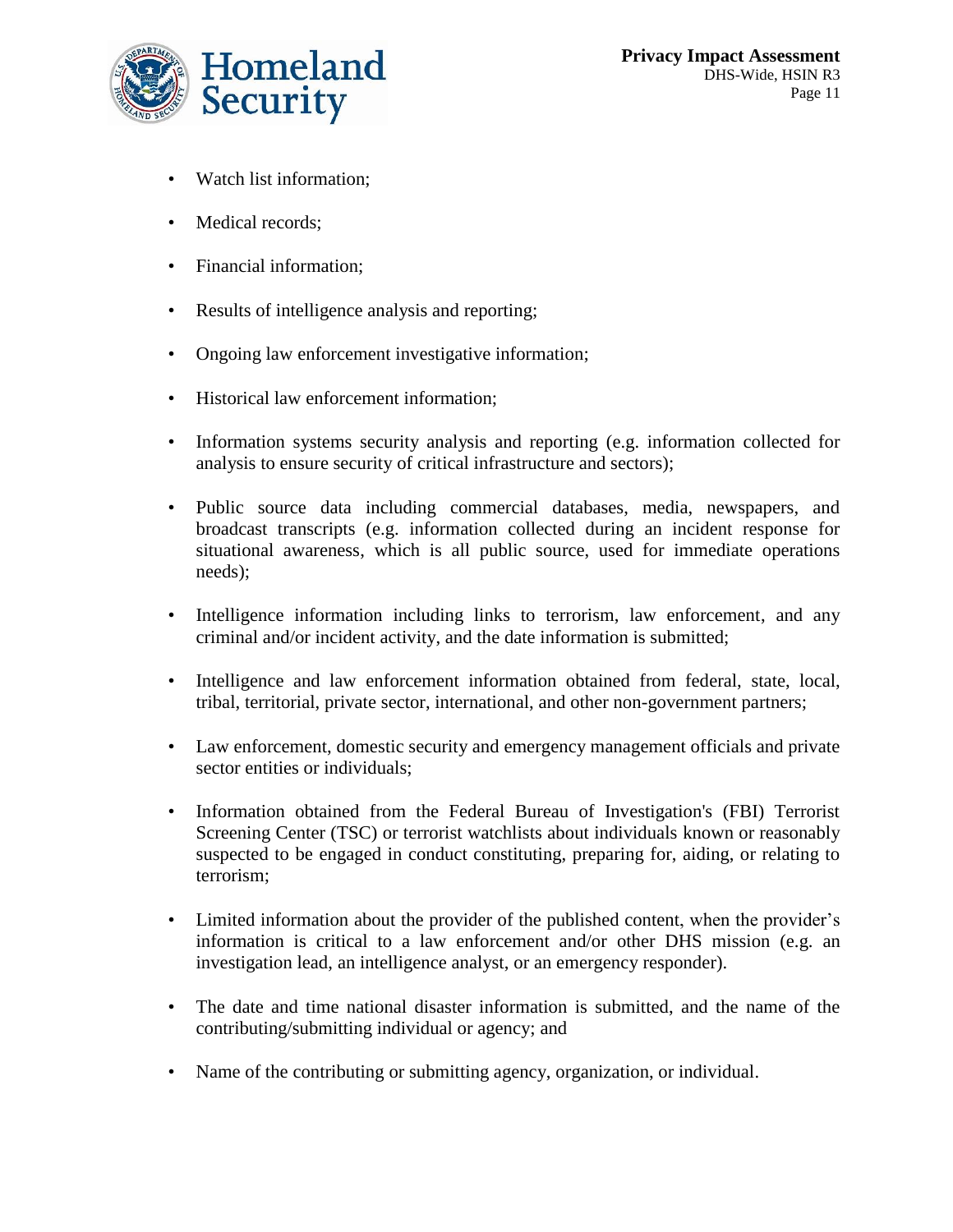

## **2.2 What are the sources of the information and how is the information collected for the project?**

Sources of the information collected, used, and maintained within HSIN include, open source information available on the Internet, such as news reports; finished products, such as homeland security intelligence or law enforcement products; meeting notices; information bulletins; and federal, state, local, tribal and territorial law enforcement notices.

#### **2.3 Does the project use information from commercial sources or publicly available data? If so, explain why and how this information is used.**

Daily, weekly, and monthly reports, notices, and bulletins, as well as real time law enforcement and emergency management alerts, are compiled and shared within HSIN. These law enforcement, intelligence, or situational awareness products fulfill the HSIN mission of sharing information within the homeland security enterprise related to all-threats and all-hazards, law enforcement activities, intelligence activities, man-made disasters and acts of terrorism, and natural disasters. These reports are compiled by subject matter experts and may be based on information collected from federal, state, local, tribal, and territorial law enforcement databases, publicly available news articles and open source information found on the Internet, or in public records.

#### **2.4 Discuss how accuracy of the data is ensured.**

HSIN relies on the data within the original source systems being accurate and does not collect information directly from the public or any other primary source. These original source systems may be federal, state, local, tribal, territorial systems, private-sector, and/or international users' systems. The law enforcement, intelligence, incident management, or situational awareness products generated and shared by HSIN users rely on a variety of source record systems and public records to verify the accuracy of information before it is shared within HSIN.

#### **2.5 Privacy Impact Analysis: Related to Characterization of the Information**

**Privacy Risk:** There is a privacy risk that HSIN users will provide more PII than is appropriate within HSIN.

**Mitigation:** Each COI's charter includes rules, including the COI's rules on what types of content shall be shared to the Shared Space, how and whether PII content shall be marked, where PII may be included in a given COI in the first place, and so on, that are enforced to ensure that PII is only posted to a given COI as required, and only placed in the Shared Space as needed to advance the mission of the ISE, IRTPA, and Section 515 of the Homeland Security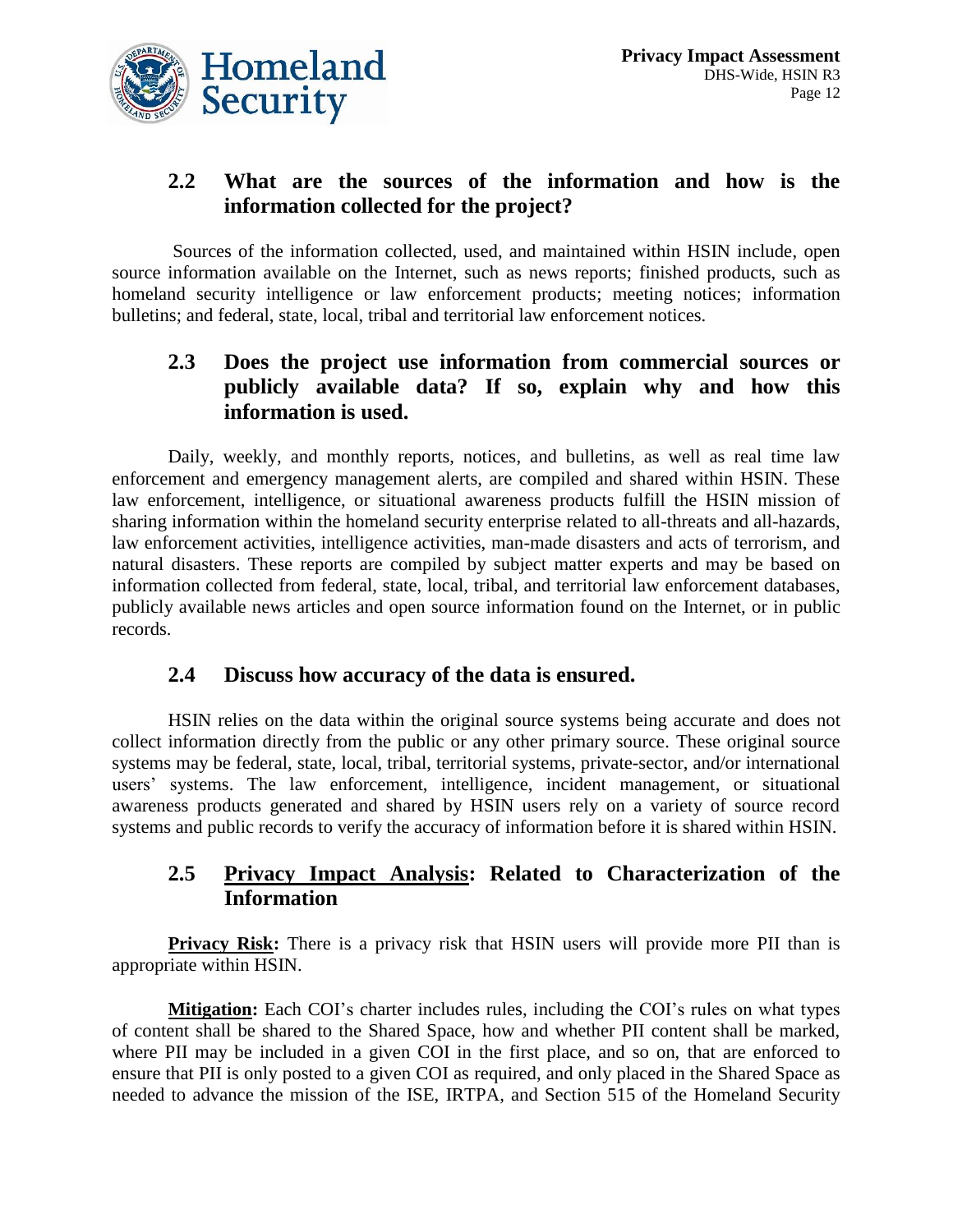

Act. As a result, content containing PII may be properly identified with content markings within a given COI prior to being shared in the Shared Space; however, the markings function only as a tag, not as a control. Additional content markings will ensure that access to such content is limited to only those individuals with the appropriate credentials and need-to-know criteria. HSIN PMO works in cooperation with each COI to ensure such rules are enforced.

**Privacy Risk:** Since HSIN is a tool for sharing information from original source systems and does not collect information directly from individuals, there is a privacy risk that the data in HSIN will become inaccurate.

**Mitigation:** Each COI's charter has enforceable rules, to be enforced by the COI Sponsor, Administrator, and all other members of the COI's management, to ensure that PII is only posted to a given COI and to the Shared Space as authorized, to advance the mission of the ISE, IRTPA, and Section 515 of the Homeland Security Act. The charters also state as a matter of policy, such information is removed from the system as soon as appropriate and no longer required. HSIN PMO coordinates with each COI to ensure that all Charters include a provision for removing outdated or inaccurate content. HSIN PMO is also exploring development of business processes to remove shared content from the Shared Space when it no longer appears to be required, and to establish a standard rule across all COIs requiring their regular review and removal of content that has been posted for an extensive period of time and which may no longer be accurate.

HSIN PMO works in parallel with the COI Sponsor(s) and/or Site Administrators of each COI to ensure that documents posted in the Shared Space are reviewed annually for content relevancy and accuracy. Additionally, HSIN PMO monitors and produces regular reports capturing inactive COI sites. This helps to ensure that unused community sites are purged from the system. Lastly, HSIN PMO will work with all COIs to ensure all such rules outlined in the Terms of Service, COI Charter, and all other applicable documents are enforced.

## **Section 3.0 Uses of the Information**

The following questions require a clear description of the project's use of information.

#### **3.1 Describe how and why the project uses the information.**

HSIN allows users to share information of a wide variety of types, within their COIs or the HSIN Shared Space consistent with their individual authorities and missions. Most of the information shared within HSIN does not contain PII and is used to provide the homeland security enterprise with nationwide situational awareness. The charter for each COI provides users with guidance on what information is appropriate to be maintained in the COI. Information maintained in the COI is tagged, but access at the document level is not controlled for access because everyone in the COI was validated as having a need to know the information and meeting the criteria for entry prior to being approved by the Sponsor. If information is shared in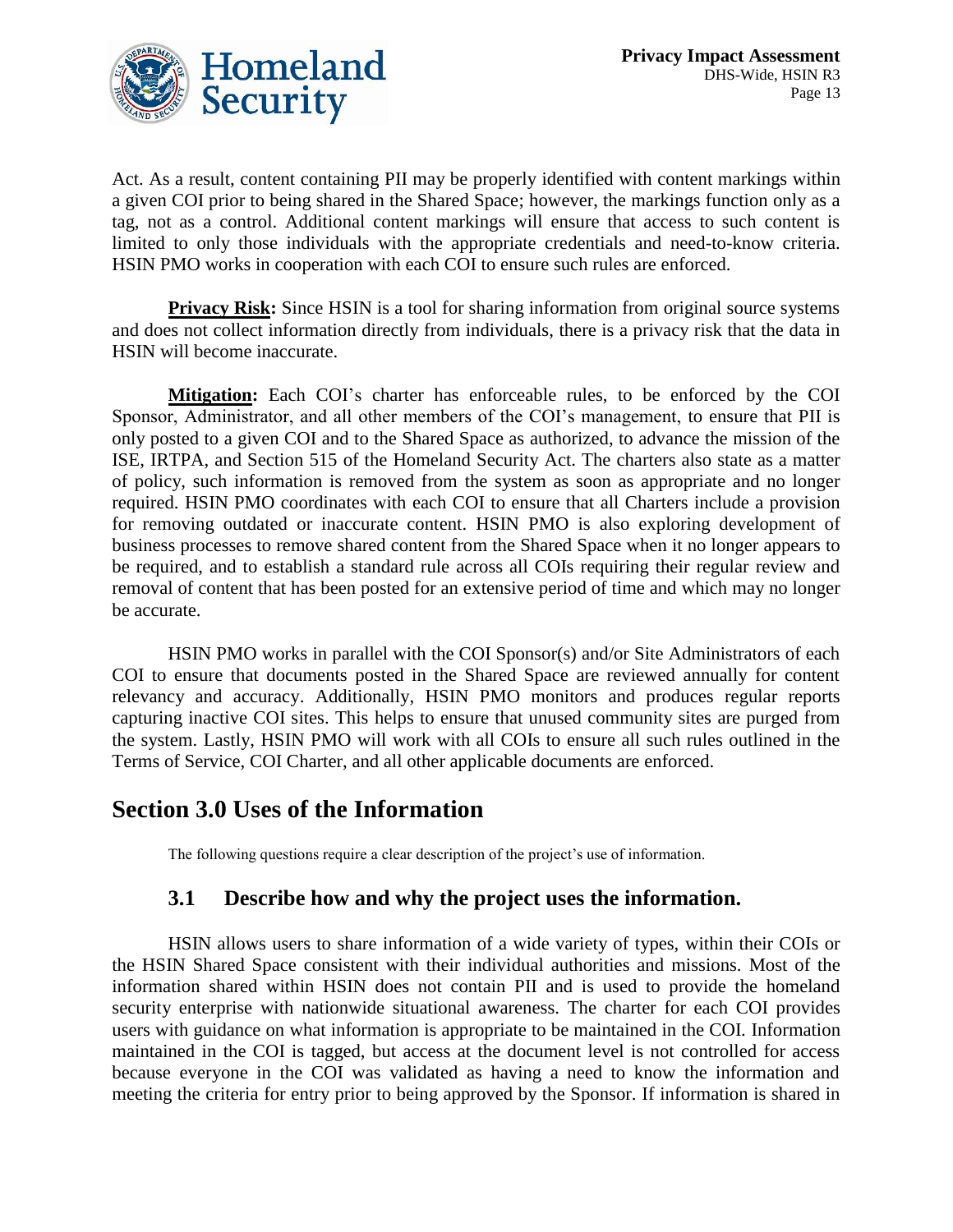

the COI, all members of the COI are able to review it. Future releases of HSIN will put in place additional technical controls. Information maintained in the Shared Space will be viewable based on the tags.

On occasion, the following products shared within HSIN may contain PII:

- Law Enforcement Alerts, including Be On the Lookouts (commonly referred to as BOLOs), Amber Alerts, Silver Alerts, and Federal Protection Service (FPS) Alerts;
- Requests for Information (RFIs);  $\bullet$
- Finished Intelligence Products;
- Officer Safety Bulletins; and
- $\bullet$ Suspicious Activity Reports (SARs).

These alerts, bulletins, and products are used within HSIN to provide stakeholders across the homeland security enterprise with effective and efficient collaboration for decision-making and accurate, timely information sharing and situational awareness. Daily, weekly, and monthly reports, notices, and bulletins are compiled and shared within HSIN to fulfill its mission of sharing information within the homeland security enterprise related to all-threats and all-hazards, law enforcement activities, intelligence activities, man-made disasters and acts of terrorism, and natural disasters.

#### **3.2 Does the project use technology to conduct electronic searches, queries, or analyses in an electronic database to discover or locate a predictive pattern or an anomaly? If so, state how DHS plans to use such results.**

No, the HSIN search function does not possess such capability.

#### **3.3 Are there other components with assigned roles and responsibilities within the system?**

Any component within DHS may use HSIN to enhance its information-sharing capabilities. HSIN PMO, however, is the administrative agency responsible for management, operation, and maintenance of all aspects of HSIN—in coordination with OPS and the whole community of HSIN stakeholders. HSIN PMO sets goals to support development and implementation of the HSIN environment, develops training for HSIN users, and serves as the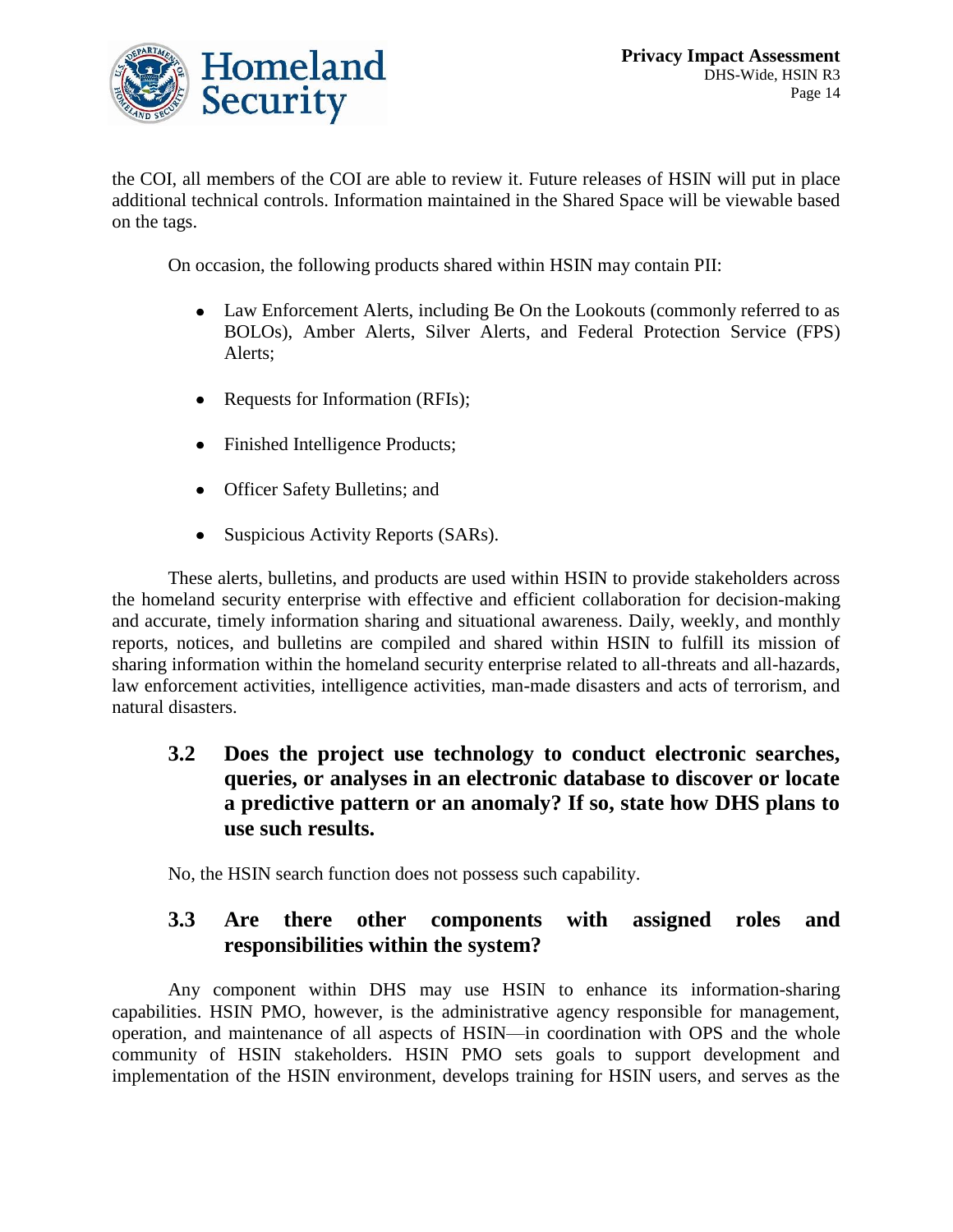

data governance steward for HSIN policy documents, including the HSIN Model Charter and HSIN Terms of Service.

HSIN PMO is a data steward and is not responsible for the content that users and COIs post to any element of HSIN. HSIN PMO does not retain custody or exclusive control over content at any location within HSIN, as the content is governed under relevant and applicable federal, state, local, territorial and tribal information management, privacy, public disclosure (or "sunshine") and records management statutes, regulations, or memoranda of understanding between DHS and content providers.

#### **3.4 Privacy Impact Analysis: Related to the Uses of Information**

**Privacy Risk:** There is a privacy risk that information within HSIN may be used in a manner that is inconsistent with a HSIN user's specific mission area and authorities.

**Mitigation:** All HSIN users may have the ability to be nominated into a specific COI however, they must meet that COI's membership criteria. By identifying these controls for membership, HSIN aims to mitigate the privacy risk that information within HSIN, or the COI, may be used in an inconsistent manner not aligning to a user's specific mission area. Additionally, all HSIN users are required to operate within the bounds of their actual authorities, the Terms of Service, and the rules established by their COI in its charter. Each COI establishes a charter that defines the COI's purpose, objectives, and management structure, clearly defining how the COI will work to advance the mission of the ISE, IRTPA, and Section 515 of the Homeland Security Act. HSIN PMO works in cooperation with each COI to ensure such rules are enforced. A regular review of COIs will be conducted by HSIN PMO to validate and justify a COI's purpose, objectives, and operational need. When conducting the review, the PMO will ensure direct consult, as required, with essential parties such as Privacy Office, Office for Civil Rights and Civil Liberties, and Office of General Counsel. If it is found that a COI is no longer required, HSIN PMO works with the appropriate COI sponsor(s) to eliminate that COI. Additionally, HSIN PMO will monitor and produce regular reports that identify inactive COIs and/or sites. This process will be defined by policy established by the PMO. Having identified inactive sites, the PMO will consult with the appropriate COI Sponsors to either increase activity, or eliminate the COI and/or sites in question. By regularly eliminating inactive COIs/sites, HSIN will ensure that only COIs and sites that actually continue to serve a missionrelated purpose remain on the network. Collectively, these rules and bounds will mitigate the risk of uses of content on HSIN that are inconsistent with specific mission areas and authorities.

**Privacy Risk:** There is a privacy risk that too much information will be published to the HSIN Shared Space.

**Mitigation:** Each COI's charter includes enforceable rules to ensure that PII is only posted to a given COI as required, and only posted to the Shared Space as needed to advance the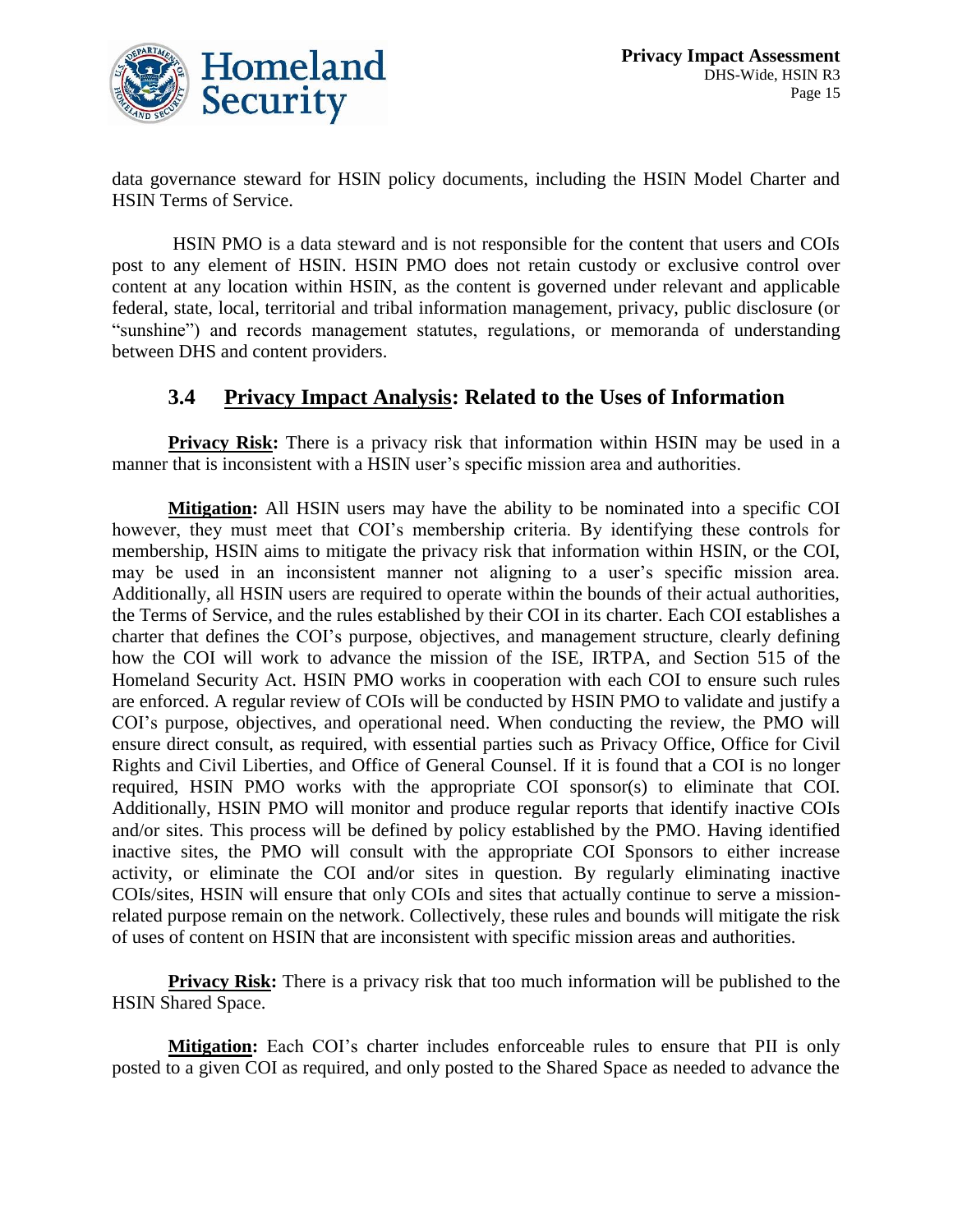

mission of the Information Sharing Environment, IRTPA, and Section 515 of the Homeland Security Act. HSIN PMO works in cooperation with each COI to ensure such rules are enforced.

The HSIN Shared Space allows authorized stakeholders and content contributors through the TVO to publish finished products and relevant documents that (1) have appropriate markings providing sharing permissions at the document level; and (2) are targeted to an authorized audience based on their credentials and related COI and system-wide rules for sharing. Before uploading information into the HSIN Shared Space, COI users first create and submit content to their COI's TVO for approval. The TVO is responsible for reviewing content and applying the information-sharing rules and preferences of the particular COI to ensure the information can appropriately be shared. The TVO also reviews the credentials required for users outside the COI, and whether other COIs and federated members have sufficient rights and needs to view the shared content in the Shared Space, in accordance with the content creator's original stipulations and all other COI and HSIN policies.

Information content is considered appropriate for sharing when the TVO determines that it is in both the COI's and the greater HSIN community's interest to have such content shared, either on a case-by-case or rules-based basis. Content is shared based on the markings the TVO attaches to the content and the corresponding credentials of a user with whom such content may be shared. The TVO approves, rejects, or modifies the request for sharing. At the TVO's discretion, content may be marked as accessible or discoverable. If marked accessible, the content can be viewed in full by authorized users based upon content's markings and tags. If marked as discoverable, the user must request access to the information and the TVO or content owner must approve the request prior to sharing the information with the user.

## **Section 4.0 Notice**

The following questions seek information about the project's notice to the individual about the information collected, the right to consent to uses of said information, and the right to decline to provide information.

#### **4.1 How does the project provide individuals notice prior to the collection of information? If notice is not provided, explain why not.**

HSIN Shared Space does not collect any information directly from individuals, and therefore does not have an opportunity to provide notice of such collection. Notice of collection by the underlying government systems performing the original collection is described in the individual PIAs and SORNs for those systems. For example, many DHS records accessible within HSIN are covered by the following SORN: DHS/OPS-003—Operations Collection, Planning, Coordination, Reporting, Analysis, and Fusion, 75 Fed. Reg. 69689 (Nov. 15, 2010). Non-federal partners are responsible for following their own requirements for providing notice.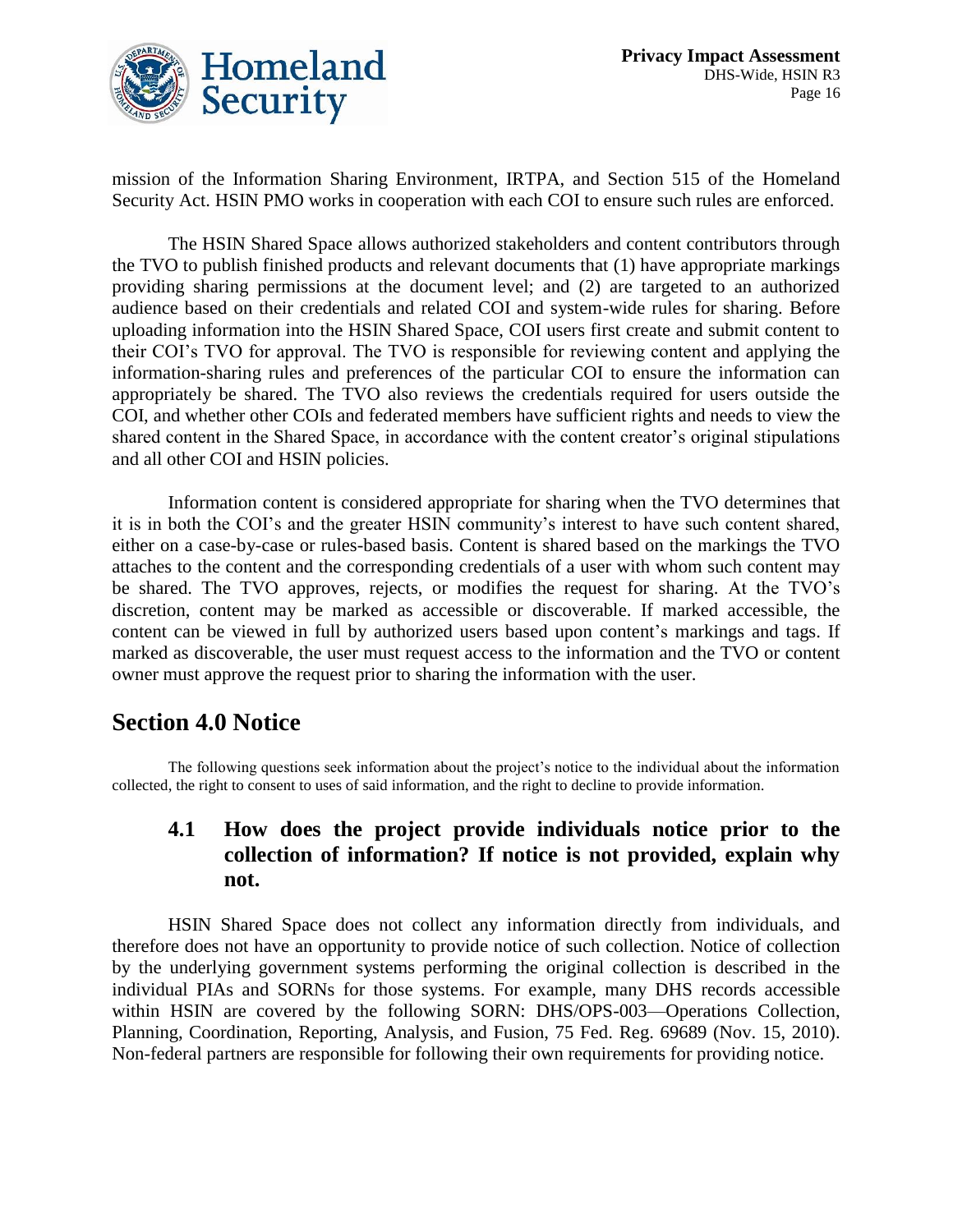

#### **4.2 What opportunities are available for individuals to consent to uses, decline to provide information, or opt out of the project?**

In the HSIN Terms of Service, all prospective users have the opportunity to consent or decline to the basic rights, duties and privileges defined for HSIN users. There are no opportunities for users to seek consent to specific uses, or for individuals to decline to provide information or opt out of the sharing environment. HSIN relies on the source record systems to provide opportunities to individuals from whom this information is collected.

Given the mission of HSIN to support homeland security, most of the source record systems that provide PII were collected for law enforcement purposes; therefore, generally, the information will not be available to the public because it could impede law enforcement activities.

#### **4.3 Privacy Impact Analysis: Related to Notice**

**Privacy Risk:** There is a privacy risk that individuals are not provided adequate notice that their information will be shared within HSIN.

**Mitigation:** Individuals are provided notice that their information may be shared outside of DHS through the Routine Use sections of the applicable SORNs, and through the publication of this PIA. Additionally, non-federal entities may only share information with DHS when it is directly related to the DHS mission. The TVO reviews all submissions for sharing to ensure it meets this criteria.

# **Section 5.0 Data Retention by the project**

The following questions are intended to outline how long the project retains the information after the initial collection.

#### **5.1 Explain how long and for what reason the information is retained.**

HSIN users and COI Sponsors are responsible for adhering to the applicable federal, state, local, territorial, and/or tribal records management laws, regulations, and policies that apply to the content they publish or over which they retain custody and control, regardless of such content's media format. Each member's content contributions will follow that user's applicable laws such as, FOIA, Privacy Act, and Records Management requirements.

HSIN PMO is responsible for ensuring retention of records for the content which it itself publishes and retains custody and control over on HSIN. It is responsible for adhering to two NARA schedules for records management for such content, including: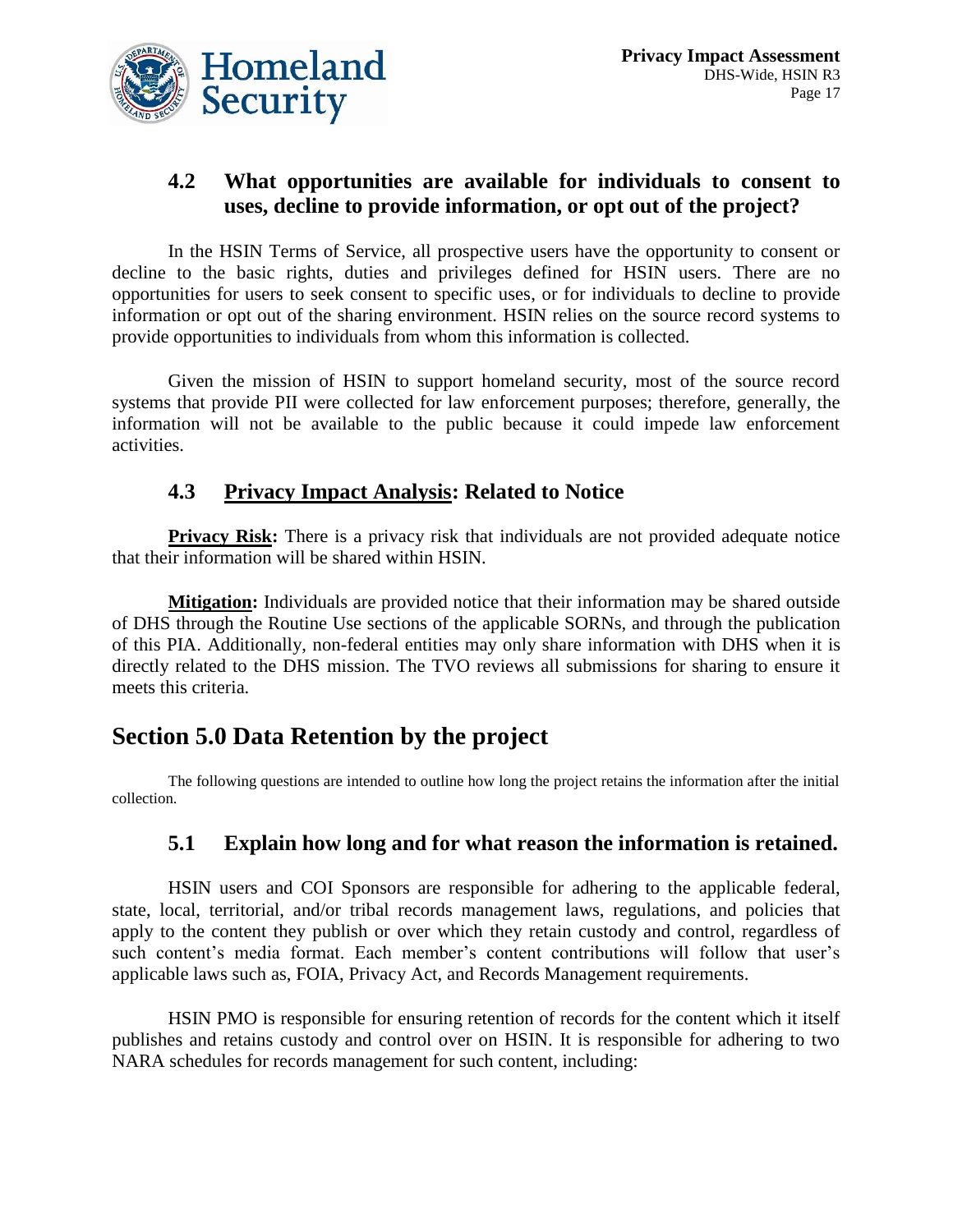

- Five-year record—Documents "published" from day-to-day operations, including HSIN's instant-messaging and web-conferencing tools.
- Permanent record—Documents "published" from a crisis event stemming from Level II or Level III activities, to be held by HSIN for the first five years and then transferred to the National Archives for permanent retention.

As a matter of policy, HSIN provides capacity for data storage for COIs for content that is up to (and no more than) five years old, starting from the content item's last modification date. Content owners or COIs may contact the PMO to set up alerts for COI sponsors regarding expiring data that may be up for deletion. After that time, content owners or COIs must directly provide for the archiving of their content and records, if required under the laws and policies of their original jurisdictions. Alternatively, on a case-by-case basis, HSIN PMO may offer additional services to COIs regarding data transfer prior to purging if and when requested by a COI or user. Ultimately, however, records management is the responsibility of content owners and/or the content-controlling COI.

#### **5.2 Privacy Impact Analysis: Related to Retention**

**Privacy Risk:** Because HSIN relies on information from other systems, it is possible that incorrect information could be included in HSIN and then corrected in the underlying system. Consequently, a search in HSIN could return the incorrect information.

**Mitigation:** Each COI's charter includes enforceable rules to ensure that PII is only posted to a given COI as required, and only posted to the Shared Space as needed to advance the mission of the Information Sharing Environment, IRTPA, and Section 515. HSIN PMO works in cooperation with each COI to ensure such rules are enforced. Under the terms of their charters, and the HSIN Terms of Service, users and content owners in HSIN are responsible for ensuring that content loaded onto HSIN is the most accurate and up-to-date available, and that outdated, inaccurate information is withdrawn from HSIN. HSIN PMO coordinates with each COI to ensure that its charter includes a provision for removing outdated, no longer accurate, shared content. HSIN PMO is also exploring developing a business process to remove shared content that has been in the Shared Space for an inappropriately long time, and archiving that content. HSIN PMO works in cooperation with each COI to ensure all such rules are enforced.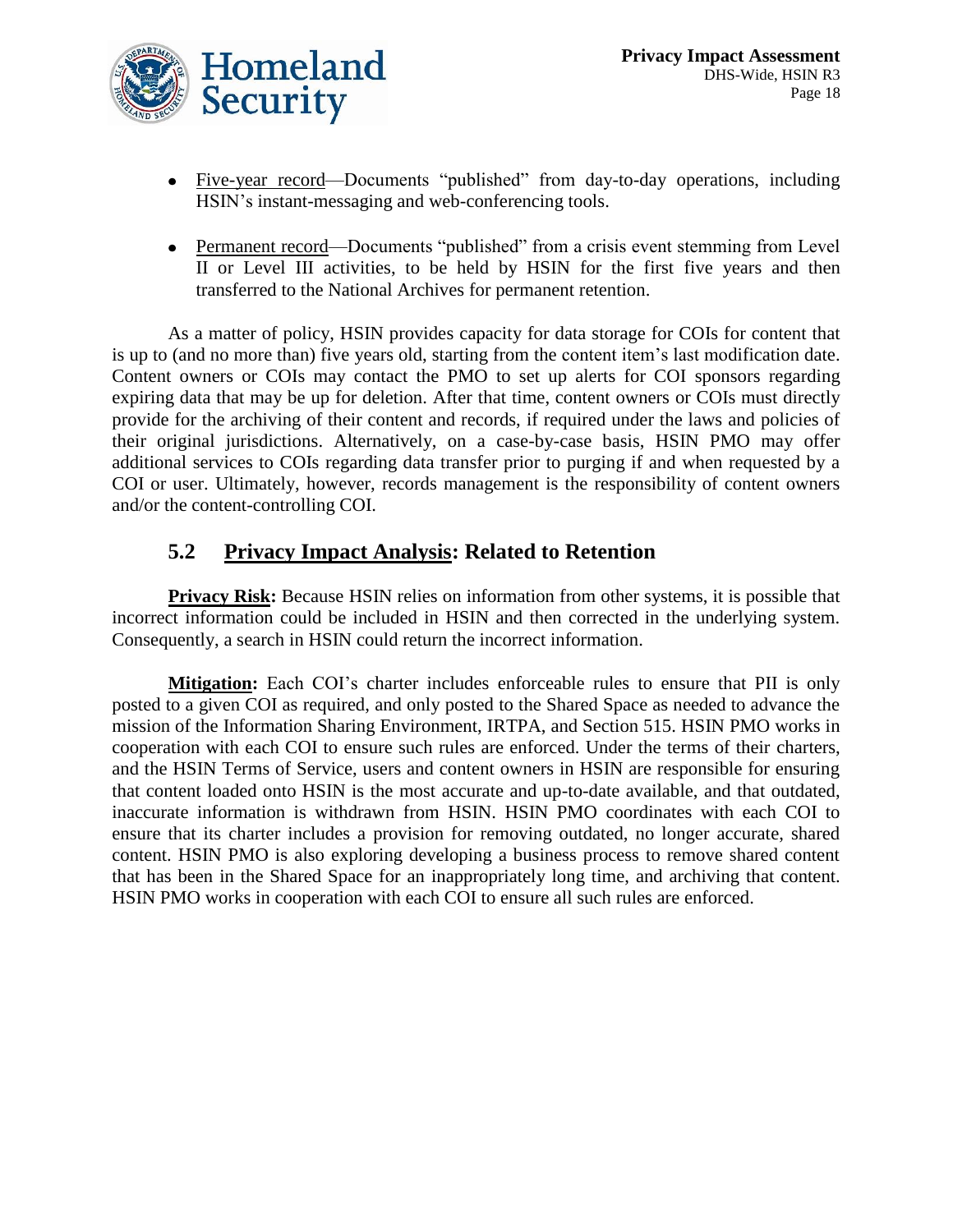

# **Section 6.0 Information Sharing**

The following questions are intended to describe the scope of the project information sharing external to the Department. External sharing encompasses sharing with other federal, state and local government, and private sector entities.

#### **6.1 Is information shared outside of DHS as part of the normal agency operations? If so, identify the organization(s) and how the information is accessed and how it is to be used.**

HSIN is an information-sharing tool for the homeland security enterprise. The authorities listed in Section 1.1 of this document assign DHS responsibility for providing intelligence fusion, threat information, and incident management capabilities horizontally across the federal government and among federal, state, local, tribal, territorial, private sector, international, and other non-governmental partners. HSIN is the primary platform by which information is shared, fulfilling the DHS mission requirements to provide encompassing, integrated situational awareness both in the form of disseminated information and in the common operating picture.

HSIN maintains strict permissions controls when evaluating the credentials for a prospective applicant. These controls are designed to limit potential damages and ensure that the security and integrity of HSIN are upheld. Additionally, these controls provide users transparency on the Terms of Service and make enforcing penalties easier. Users access HSIN using a standard two-factor authentication process. Two-factor authentication helps to ensure the integrity of the system by validating the registering user's identity. In order to verify the registrant's identity, PII will be collected to validate one's credentials for access into HSIN, a COI, or any HSIN collaboration space within the HSIN system. Each COI establishes membership criteria and potential users must meet those requirements in order to gain access to the COI. Every COI empowers specific validating authorities to vet potential users into the community. Those validating authorities are responsible for verifying the legitimacy of the potential user's application. The primary COI and its Sponsor(s) have authoritative responsibilities over the COI's users. Responsibility for all nomination and validation procedures for the COI resides with the COI's Sponsor(s). Nomination and/or validation duties are performed by an authority within the COI's established management—such duties cannot be delegated to an individual or organization outside of the COI's management structure. For example, a state COI cannot delegate nomination/validation authority to a federal agency that is not a sponsor of the COI. The COI Sponsor is responsible for accepting newly nominated prospective users into the COI. Although there may be some exceptions, the COI Sponsor is usually from the same jurisdiction or jurisdiction type (e.g. a State sponsor for a COI whose members are primarily from a state) as the majority of the users making up the COI. When there are multiple jurisdictions within a COI, the COI Sponsor is strongly preferred to be from the same jurisdiction type as the majority of users making up the COI.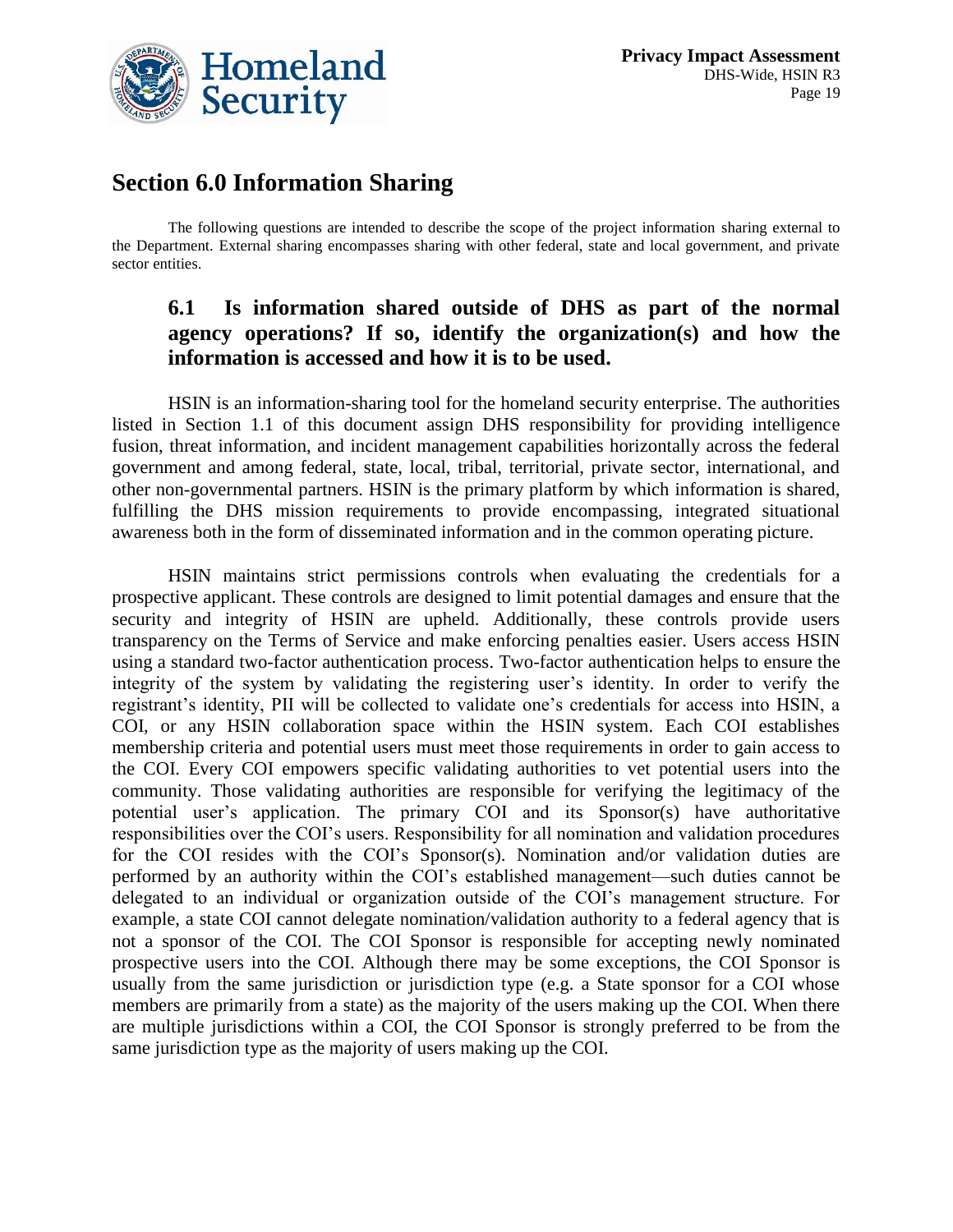

At a minimum, prospective HSIN COI users must possess the following attributes: 1) the applicant's work assignment supports a DHS ISE mission relevant to the COI; 2) the applicant has a need to access forms of SBU information, including but not limited to FOUO information, that is established during the nomination, validation, and user registration process; and 3) the applicant accepts and adheres to the HSIN Terms of Service. In addition to these controls, individual COIs may maintain supplemental criteria for admitting new users into their communities. Verified users are given access privileges to only their Primary COI; however, users can be members of more than one COI if it is appropriate and the membership criteria are met.

All HSIN users are required to operate within the bounds of their actual authorities, the Terms of Service, and the rules established by each COI in its respective charter. Each COI will establish a charter that defines its purpose, objectives, and management structure, clearly defining how the COI will work to advance the mission of the ISE, IRTPA, and Section 515 of the Homeland Security Act. HSIN PMO will work in cooperation with each COI to ensure such rules are enforced. Additionally, a regular review of COIs will be conducted by HSIN PMO to justify their purpose, objectives, and operational need. If it is found that a COI is no longer required, the PMO will work with the appropriate COI sponsors to eliminate that COI. Collectively, these rules and bounds will mitigate the risk of uses of content on HSIN inconsistent with specific mission areas and authorities.

The HSIN Shared Space allows authorized stakeholders and content contributors to finished products and relevant published documents that: (1) have appropriate markings providing sharing permissions at the document level; and (2) are targeted to an authorized audience based on credentials and related COI and system-wide rules for sharing. Before uploading information into the HSIN Shared Space, COI users submit content to their COI's TVO for approval. The TVO is responsible for reviewing content and applying the information sharing rules and preferences of the relevant COI to ensure the information can appropriately be shared. The TVO also reviews the credentials required for users outside the COI to access content in the Shared Space, consistent with the content creator's original stipulations and all other COI and HSIN policies. TVO determines whether the information content is appropriate for sharing, is relevant to the DHS mission, and is tagged as necessary to limit access.

#### **6.2 Describe how the external sharing noted in 6.1 is compatible with the SORN noted in 1.2.**

HSIN is not a system of records under the Privacy Act; rather, it is a tool for information sharing within the homeland security enterprise. The information contained within HSIN is covered by the applicable system of records notice(s) depending on the source of record.

#### **6.3 Does the project place limitations on re-dissemination?**

Yes, HSIN has system controls that limit and track the re-distribution of information from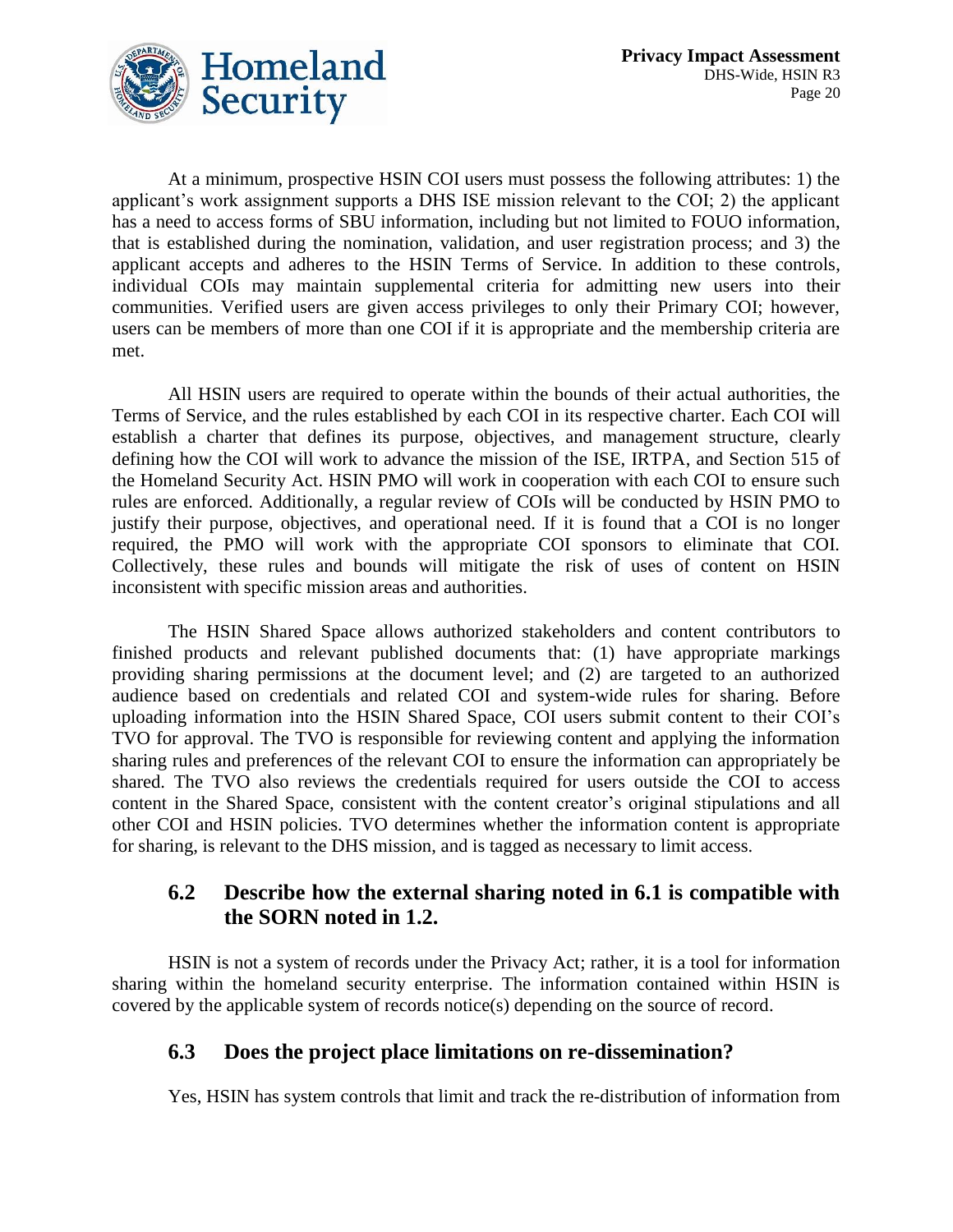

the COIs and within the Shared Space.

#### **6.4 Describe how the project maintains a record of any disclosures outside of the Department.**

HSIN PMO, in coordination with COIs, has the ability to track content access requests through the use of logs and standard workflows defining the movement of content, including who or what has requested the content and when, and the movement of the content. In so doing, access requests and the movement of content, including re-dissemination to parties outside the Department, will be documentable. Workflows are utilized to ensure that certain types of marked content cannot, technically, be shared with unauthorized users and/or communities.

#### **6.5 Privacy Impact Analysis: Related to Information Sharing**

**Privacy Risk:** Authorized users may inappropriately disclose this information, either intentionally or unintentionally.

**Mitigation:** All HSIN users are required to complete privacy training that addresses the appropriate and inappropriate uses and disclosures of information they receive as part of their official duties. HSIN PMO will provide baseline training to all HSIN users of all types, and make SOPs, guides, etc. available on the system itself. Per the COI Model Charter and Terms of Service, it is the responsibility of the COI Sponsor to ensure all of his/her members are appropriately trained. All users also read and sign the HSIN Terms of Service outlining basic rights, duties, and privileges defined for HSIN users. Prior to setting up a new COI, COI sponsors complete a Model Charter that details the appropriate use of PII within each COI. HSIN PMO keeps the Model Charters on file.

All use of the system and access to data is monitored and audited. Should a user inappropriately disclose information, the disclosure will be referred to the appropriate internal investigation entity and the individual is subject to loss of access. Additionally, users are required to undergo full identity access management to be recertified annually.

HSIN PMO, in coordination with the respective COI, has the ability to track content access requests through the use of logs and standard workflows defining the movement of content. In so doing, access requests and the movement of content, including re-dissemination to parties outside the Department, can be documented. Workflows may be used to ensure that certain types of marked content cannot technically be shared with unauthorized users or communities.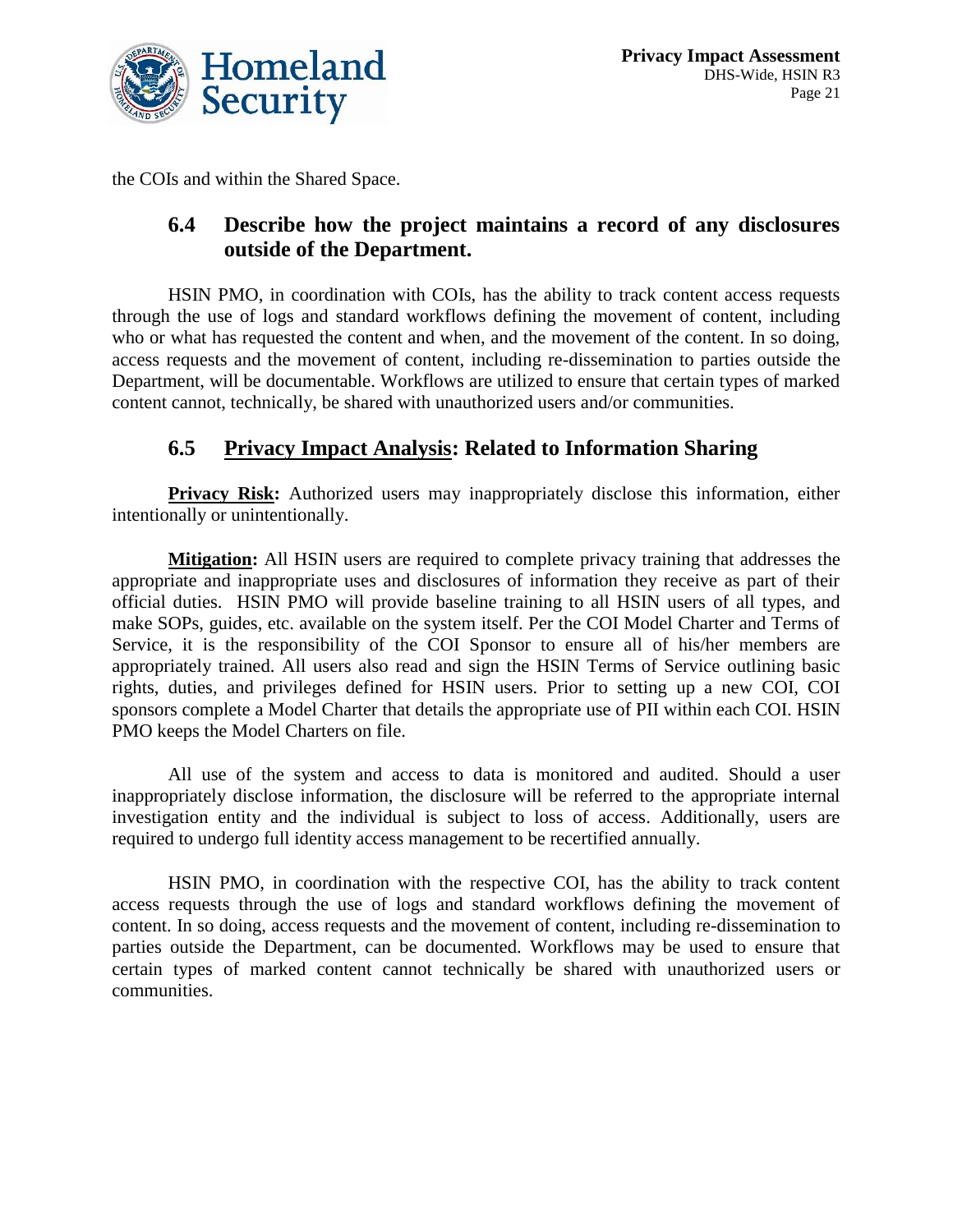

# **Section 7.0 Redress**

The following questions seek information about processes in place for individuals to seek redress which may include access to records about themselves, ensuring the accuracy of the information collected about them, and/or filing complaints.

#### **7.1 What are the procedures that allow individuals to access their information?**

Since HSIN is not a Privacy Act system of records, it does not have a SORN detailing procedures for individuals to access and correct their information. The information within HSIN is covered by the applicable system of records notice(s) depending on the purpose and source of record. For example, many DHS records accessible within HSIN are covered by DHS/OPS-003—Operations Collection, Planning, Coordination, Reporting, Analysis, and Fusion, 75 Fed. Reg. 69689 (Nov. 15, 2010).

Individuals seeking notification of and access to any record contained in the source system of records, or seeking to contest its content, may submit a request in writing to the Headquarters or component FOIA Officer, whose contact information can be found at http://www.dhs.gov/foia under "contacts." If an individual believes more than one component maintains Privacy Act records concerning him or her, the individual may submit the request to the Chief Privacy Officer and Chief Freedom of Information Act Officer, Privacy Office, Department of Homeland Security, 245 Murray Drive, S.W., Building 410, STOP-0655, Washington, D.C. 20528.

#### **7.2 What procedures are in place to allow the subject individual to correct inaccurate or erroneous information?**

The information shared through HSIN from underlying DHS-owned systems may be corrected by means of the processes described in the PIAs and SORNs for those systems. HSIN users who share information within the COIs or HSIN Shared Space are responsible for the integrity of the data they provide. If erroneous information is entered, the user is required to correct his or her entry immediately upon determining it to be incorrect. This procedure can and may be done at any time upon identification of incorrect information, so long as the user had editable rights to such a document. To clarify, this requirement applies to any data a user has access to, not just data provided by the user.

At times, erroneous information may be published in a finished intelligence product. When incorrect information is discovered, a revised product is published to correct the information or note the questionable fact or content; the incorrect product is removed from HSIN. For any products externally disseminated and in need of recall or correction, a recall message or revised product is disseminated to the recipients of the original product(s) with appropriate instructions.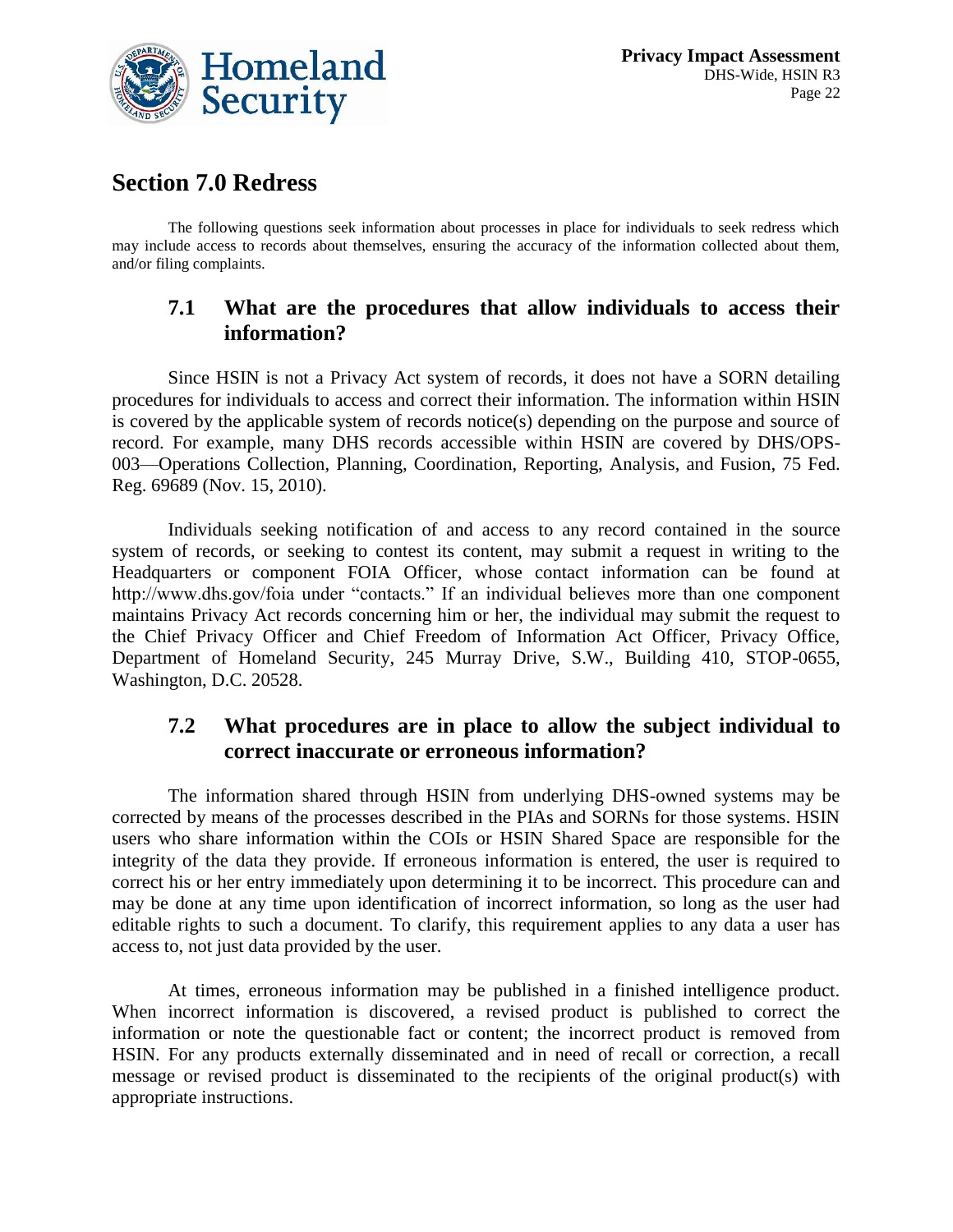

Individuals seeking notification of and access to any record contained in the source system of records, or seeking to contest its content, may submit a request in writing to the Headquarter or component FOIA Officer, whose contact information can be found at http://www.dhs.gov/foia under "contacts." If an individual believes more than one component maintains Privacy Act records concerning him or her, the individual may submit the request to the Chief Privacy Officer and Chief Freedom of Information Act Officer, Privacy Office, Department of Homeland Security, 245 Murray Drive, S.W., Building 410, STOP-0655, Washington, D.C. 20528.

#### **7.3 How does the project notify individuals about the procedures for correcting their information?**

Individuals seeking correction of and access to any record contained in the source system of records, or seeking to contest its content, may submit a request in writing to the Headquarters or component FOIA Officer, whose contact information can be found at http://www.dhs.gov/foia under "contacts." If an individual believes more than one component maintains Privacy Act records concerning him or her, the individual may submit the request to the Chief Privacy Officer and Chief Freedom of Information Act Officer, Privacy Office, Department of Homeland Security, 245 Murray Drive, S.W., Building 410, STOP-0655, Washington, D.C. 20528.

#### **7.4 Privacy Impact Analysis: Related to Redress**

**Privacy Risk:** There is a privacy risk that individuals will be unable to correct or amend information about them that is shared in HSIN.

**Mitigation:** Individuals may correct information as provided for in the applicable SORN or via the process afforded by international, state, local, territorial, or tribal HSIN users.

# **Section 8.0 Auditing and Accountability**

The following questions are intended to describe technical and policy based safeguards and security measures.

#### **8.1 How does the project ensure that the information is used in accordance with stated practices in this PIA?**

HSIN PMO, in coordination with COIs, has the ability to track content access requests through the use of logs and standard, automated workflows defining the movement of content. In so doing, access requests and the movement of content, including re-dissemination, can be documented. Workflows may be used to ensure that certain types of marked content cannot technically be shared with unauthorized users and/or communities.

As of May 2, 2012, HSIN PMO has developed a HSIN 3.0 System Security Plan (SSP) in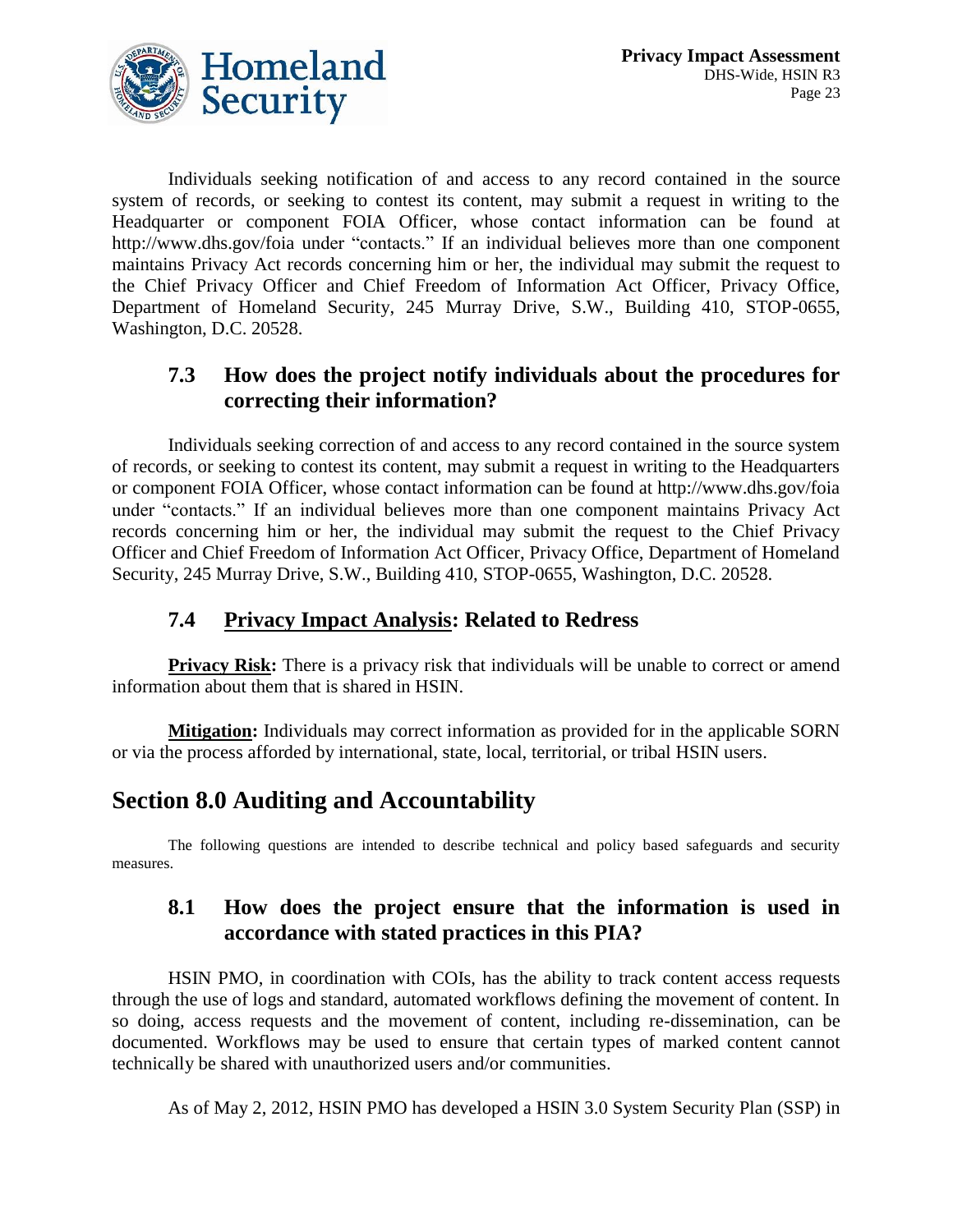

full compliance with DHS 4300a, in anticipation of a final ATO. All HSIN users are required to operate within the bounds of their actual authorities, the Terms of Service, and the rules established by each COI in its respective Charter. Each COI will establish a charter that defines its purpose, objectives, and management structure, clearly defining how the COI will work to advance the mission of the ISE, IRTPA, and Section 515 of the Homeland Security Act. HSIN PMO will work in cooperation with each COI to ensure such rules are enforced, and will enforce rules regarding the regular review of COIs and whether their purpose and objectives still justify the operation of the COI. If it is found that a COI is no longer required, the PMO will work with the appropriate COI sponsors to eliminate that COI. Collectively, these rules and bounds will mitigate the risk of use of HSIN content in a manner inconsistent with specific mission areas and authorities.

#### **8.2 Describe what privacy training is provided to users either generally or specifically relevant to the project.**

All OPS employees, contractors, and other personnel receive initial on-boarding, within 30 days, and annual privacy and security awareness training thereafter. In addition, the HSIN PMO offers baseline training regarding the privacy-related topics listed below to all HSIN users, of all kinds, from all jurisdiction types, in various mediums, as a function of becoming a user. Privacy-related training topics provided from HSIN PMO include:

- Privacy and FOIA compliance
- Records Management
- COI Roles/Limitations
- Classifications and Markings (PII, SSI, FOUO, etc.)
- Nomination/Validation Certifications
- Mobile Device Access
- Shared Space Activities

Recurring and evolving training topics are made available to all users accessible from the HSIN Central landing page. HSIN training material is tailored to ensure the content is relevant to the audience and delivered in flexible pre-recorded modules and short virtual conference training sessions that allows the opportunity for the trainees to ask questions and explore their operational context. A training delivery schedule ensures all site administrators, site designers, content managers, and contributors attend in-person classroom training and other appropriate courses before the majority of end users. In addition, to accommodate users spanning the continental U.S and its territories, the training team is prepared to support virtual training, as required. The training team may also provide supplemental instruction in the form of brief online training modules that include best-practice guidance on topics such as document management and content dissemination.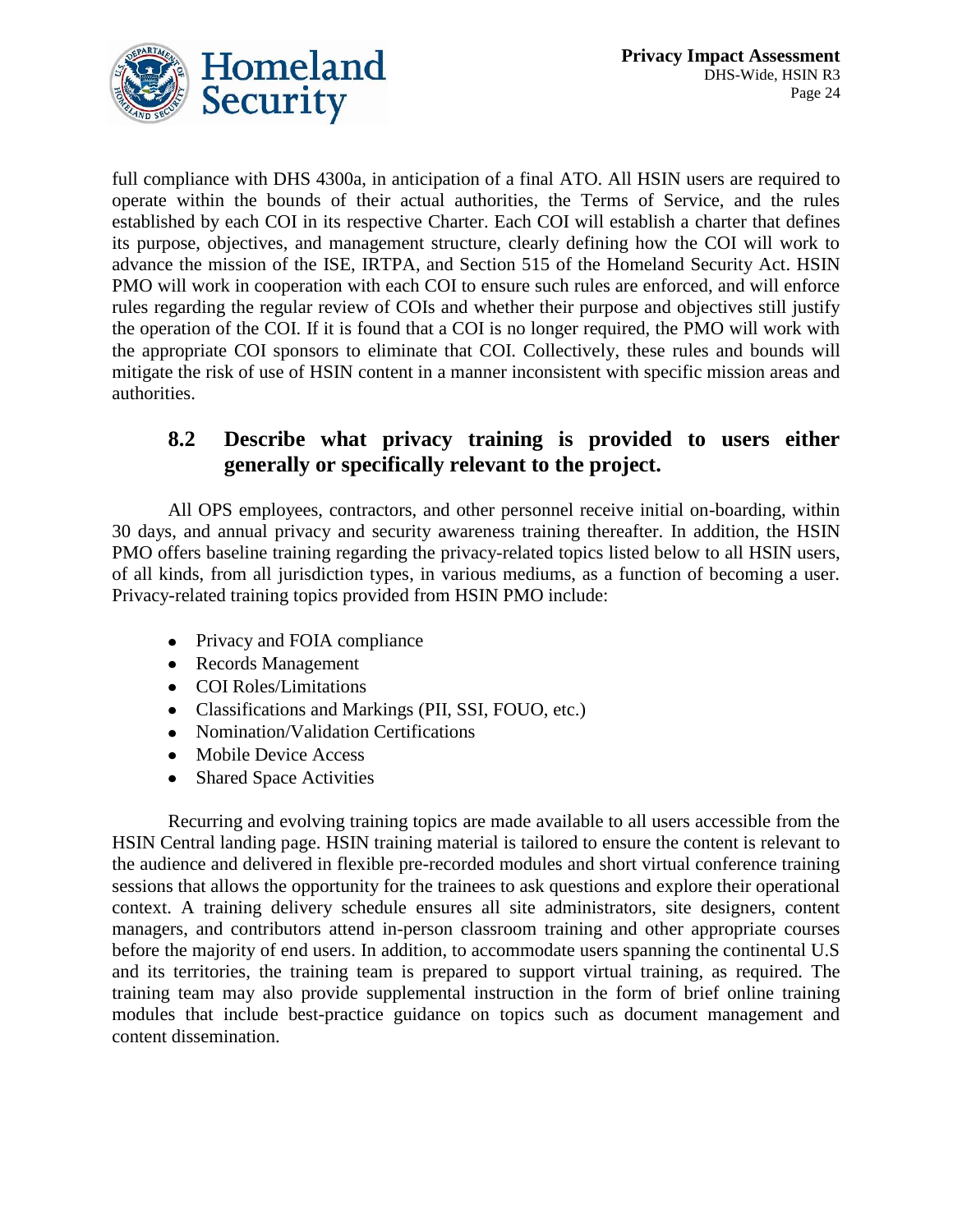

#### **8.3 What procedures are in place to determine which users may access the information and how does the project determine who has access?**

HSIN maintains strict permissions controls when evaluating the credentials for a prospective applicant. These controls are designed to limit damage and ensure that the security and integrity of HSIN are upheld. Additionally, these controls provide users transparency on the terms of service and make enforcing penalties easier. A qualified individual may only be considered for access to HSIN either by being nominated by a current user or by calling the HSIN Help Desk to request that a point of contact (POC) be provided. Prospective users are required to answer a set of questions mapping their attributes to their job function or purpose for using HSIN.

Alternatively, if HSIN registration information is saved and stored in HSIN, it may be shared by any DHS entity or component involved in the process of validating the registrant's identity. This validation process is to ensure a user's attributes align with COIs and/or collaboration spaces that match his or her qualifications and/or permissions.

The COI sponsor is responsible for accepting the newly nominated, prospective user into its COI. With exceptions, the COI sponsor should be from the same jurisdiction or jurisdictiontype as the majority of the users making up the COI. Where there are multiple jurisdictions within a COI, the COI sponsor is strongly preferred to be from the same jurisdiction-type as the majority of users making up the COI. Each COI establishes membership criteria and potential users must meet those requirements to gain access to the respective community. Every COI empowers specific validating authorities to vet potential users into the community. Those validating authorities are responsible for verifying the legitimacy of the potential user. The primary COI and its sponsor(s) have authoritative responsibilities over the COI's users. One or more persons within the COI can execute the nomination and validation procedures.

COI sponsor(s) are responsible for the COI's respective nomination and validation procedures. An authority within the COI's established management must perform nomination and/or validation duties—such duties cannot be delegated to an individual or organization outside of the COI's management structure. For example, a state COI cannot delegate nomination/validation authority to a federal agency that is not a sponsor of the COI. In addition to these controls, each COI maintains other criteria for admitting new users into its community. At a minimum, a user applicant for a given HSIN COI, must possess the following credentials: (1) supports a DHS ISE mission; (2) credentialed to handle forms of, but not limited to, SBU information including FOUO; and (3) adheres to and accepts the HSIN Terms of Service.

Once verified, the user gains access only to her Primary COI; however, a user can be a member of more than one COI if appropriate and if relevant membership criteria are met. At this second level of access, the user has been vetted into a COI and has functional capabilities consistent with the attributes collected during the initial questionnaire.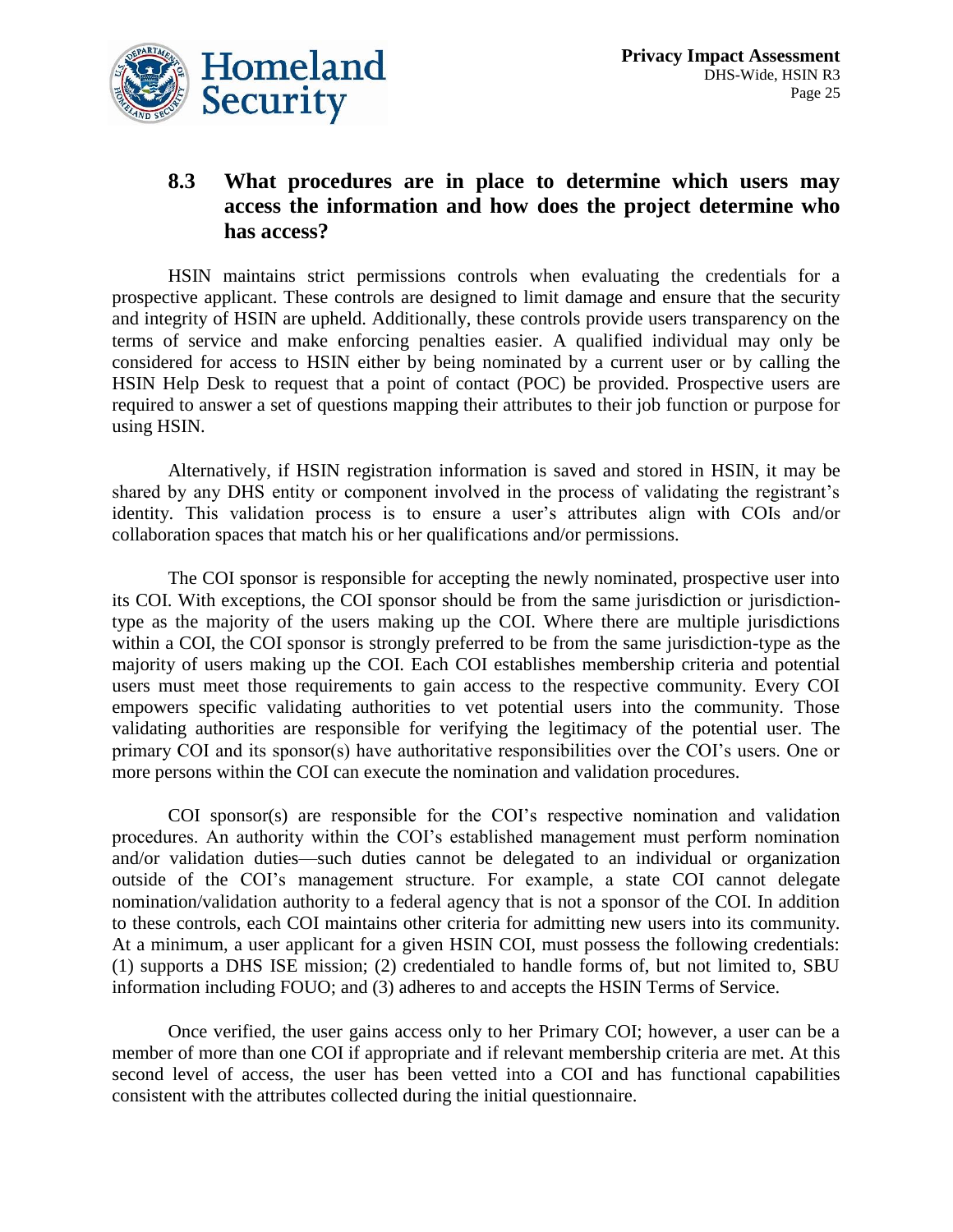

#### **8.4 How does the project review and approve information sharing agreements, MOUs, new uses of the information, new access to the system by organizations within DHS and outside?**

HSIN maintains strict permission controls when evaluating the credentials for a prospective applicant. These controls are designed to limit damage and ensure that the security and integrity of HSIN are upheld. Additionally, these controls provide users transparency with regard to the terms of service and make enforcing penalties easier. Users may decline to provide their information during this initial review process, but by doing so, their application for access will be rejected. Upon successful review and authentication, each user is assigned to a primary COI.

The HSIN Shared Space allows authorized stakeholders and content contributors to publish finished products and relevant documents that: (1) have appropriate markings providing sharing permissions at the document level; and (2) are targeted to an authorized audience based on their credentials and related COI and system-wide rules for sharing. To upload information into the HSIN Shared Space, a COI's user must first create and submit content to the COI's TVO for approval. The TVO is responsible for reviewing content to ensure that it can appropriately be shared, based on the information-sharing rules and preferences of its particular COI, and the credentials required for users outside the COI to view the shared content.

Information content is considered appropriate for sharing when the TVO determines that it is in both the COI's and the greater HSIN community's interests to have such content shared, either on a case-by-case or rules-based basis. Shared content shall only be appropriately shared based on the markings the TVO attaches to the content and the corresponding credentials of a user with whom such content may be shared. The TVO approves, rejects, or modifies the request for sharing content. At the TVO's discretion, content may be marked as accessible or discoverable. If marked accessible, the content can be viewed in full by authorized users based upon the content's tags and markings. If marked as discoverable, the user must request access to the information and the TVO or content owner must approve the request prior to sharing the information with the user.

Each COI charter shall include enforceable rules to ensure that PII is only posted to a given COI as required and only shared to the Shared Space as required to advance the mission of the ISE, IRTPA, and Section 515 of the Homeland Security Act. HSIN PMO will work in cooperation with each COI to ensure such rules are enforced. Under the terms of the COI charters and the HSIN Terms of Service, each User and content owner is responsible for ensuring that content loaded onto HSIN is the most accurate and up-to-date available, and that outdated, inaccurate information, is withdrawn from HSIN.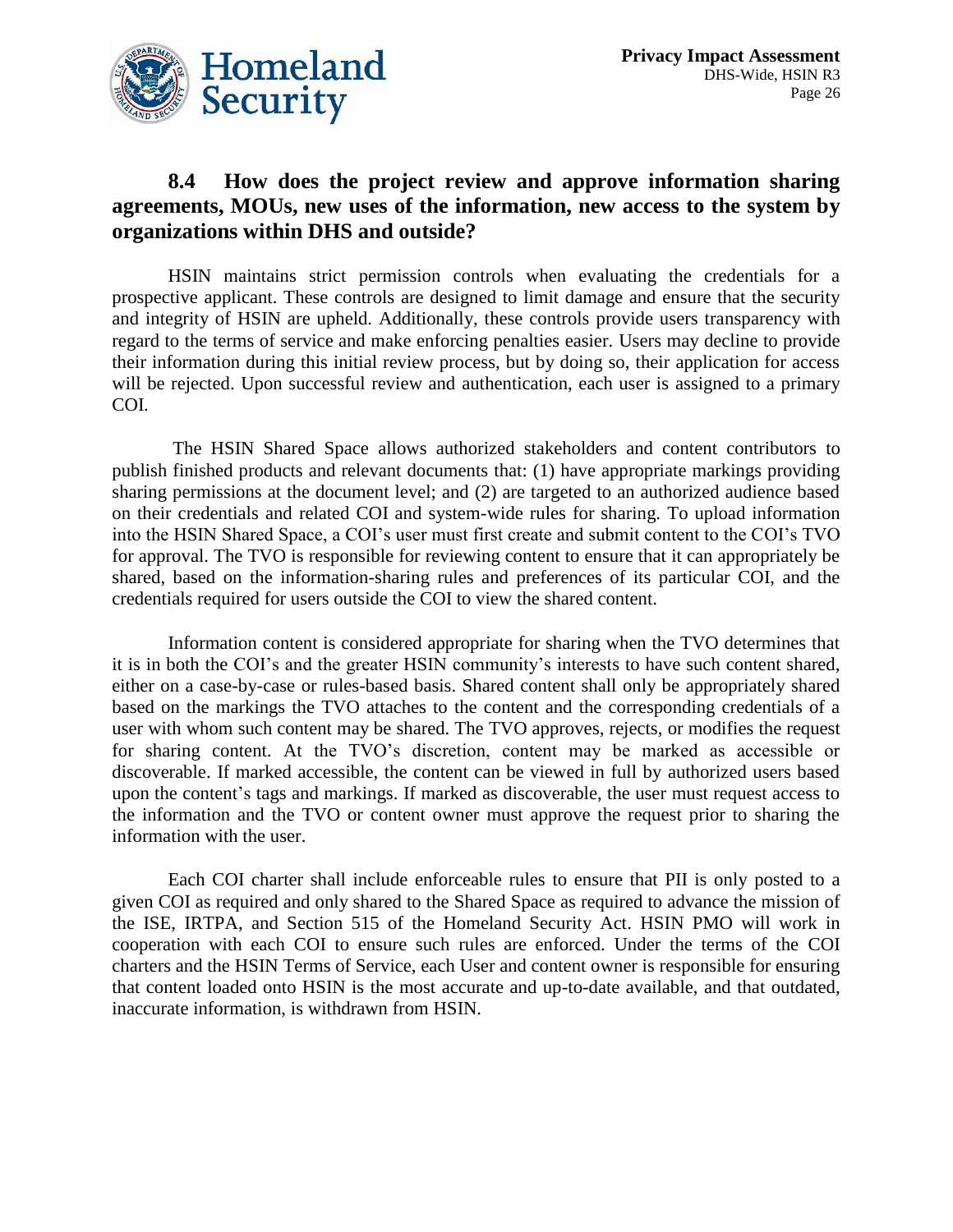

HSIN PMO will coordinate with each COI to ensure that its respective Charter includes a provision for removing outdated, no longer accurate, shared content. HSIN PMO will also explore potential development of business processes to archive shared content that has been in the Shared Space for an inappropriately long period of time, consistent with individual COI rules. HSIN PMO works in cooperation with each COI to ensure all such rules are enforced.

# **Responsible Officials**

Donna Roy HSIN Program Director Department of Homeland Security

# **Approval Signature**

Original signed and on file with the DHS Privacy Office.

Mary Ellen Callahan Chief Privacy Officer Department of Homeland Security

\_\_\_\_\_\_\_\_\_\_\_\_\_\_\_\_\_\_\_\_\_\_\_\_\_\_\_\_\_\_\_\_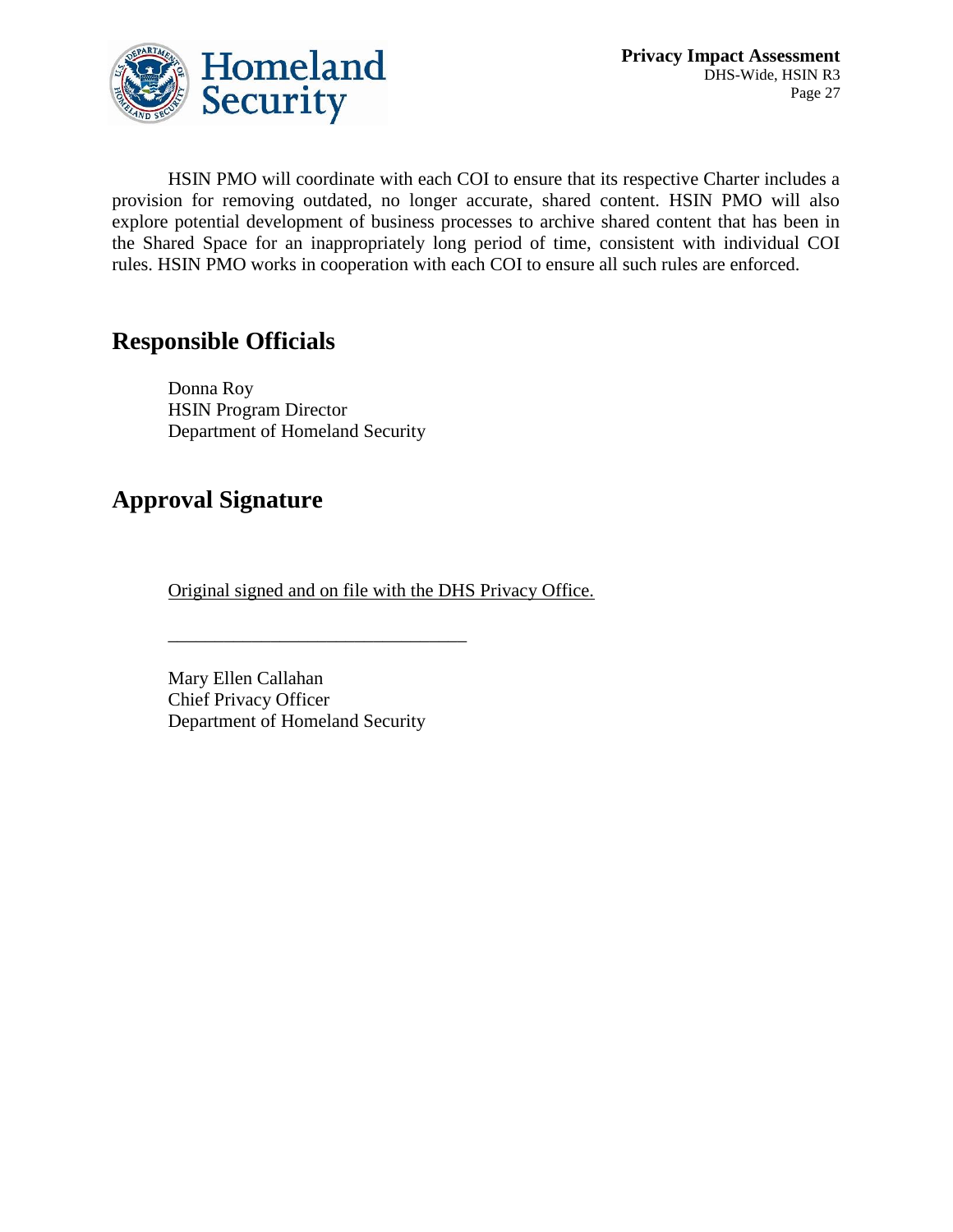

#### **Appendix Primary Communities of Interest<sup>19</sup>**

| <b>DHS</b><br><b>Components</b><br>and Offices        | Chief Financial Officer (CFO)<br>٠<br>Citizenship and Immigration Services Ombudsman (CISOMB)<br>٠<br>Civil Rights and Civil Liberties (CRCL)<br>٠<br><b>Customs and Border Protection (CBP)</b><br>$\bullet$<br>Office of Counternarcotics Enforcement (CNE)<br>$\bullet$<br>Domestic Nuclear Detection Office (DNDO)<br>٠<br><b>Executive Secretariat (ESEC)</b><br>٠<br>Federal Emergency Management Agency (FEMA)<br>Federal Law Enforcement Training Center (FLETC)<br>$\bullet$<br>Office of the General Counsel (OGC)<br>٠<br>Office of Health Affairs (OHA)<br>٠<br>U.S. Immigration and Customs Enforcement (ICE)<br>٠<br>Office of Inspector General (OIG)<br>٠<br>Office of Intelligence and Analysis (I&A)<br>٠<br>Office of Legislative Affairs (OLA)<br>$\bullet$<br>Management (MGMT)<br>$\bullet$<br>National Cybersecurity Center (NCSC)<br>$\bullet$<br>National Protection & Programs Directorate (NPPD)<br>Office of Operations Coordination and Planning (OPS)<br>٠<br>Office of Policy (PLCY)<br>Privacy Office (PRIV)<br>٠<br>Office of Public Affairs (OPA)<br>٠<br>Science and Technology (S&T)<br>٠<br>Transportation Security Administration (TSA)<br>$\bullet$<br>United States Citizenship and Immigration Services (USCIS)<br>٠<br>United States Coast Guard (USCG)<br>$\bullet$<br>United States Secret (USSS) |
|-------------------------------------------------------|-----------------------------------------------------------------------------------------------------------------------------------------------------------------------------------------------------------------------------------------------------------------------------------------------------------------------------------------------------------------------------------------------------------------------------------------------------------------------------------------------------------------------------------------------------------------------------------------------------------------------------------------------------------------------------------------------------------------------------------------------------------------------------------------------------------------------------------------------------------------------------------------------------------------------------------------------------------------------------------------------------------------------------------------------------------------------------------------------------------------------------------------------------------------------------------------------------------------------------------------------------------------------------------------------------------------------------------------------|
| <b>Departments</b><br>Federal<br>&<br><b>Agencies</b> | Federal Bureau of Investigations (FBI)<br>Department of State (DOS)<br>Department of Interior (DOI)<br>Department of Energy (DOE)<br>Department of Veterans Affairs (VA)<br>Department of Defense (DOD)<br>Defense Information Systems Agency (DISA)<br>٠<br>Defense Intelligence Agency (DIA)<br>Defense Security Service (DSS)<br>٠                                                                                                                                                                                                                                                                                                                                                                                                                                                                                                                                                                                                                                                                                                                                                                                                                                                                                                                                                                                                         |

<sup>&</sup>lt;sup>19</sup> This is an initial, non-final list of primary COIs submitted as of  $06/2012$ . The list may be revised as needed.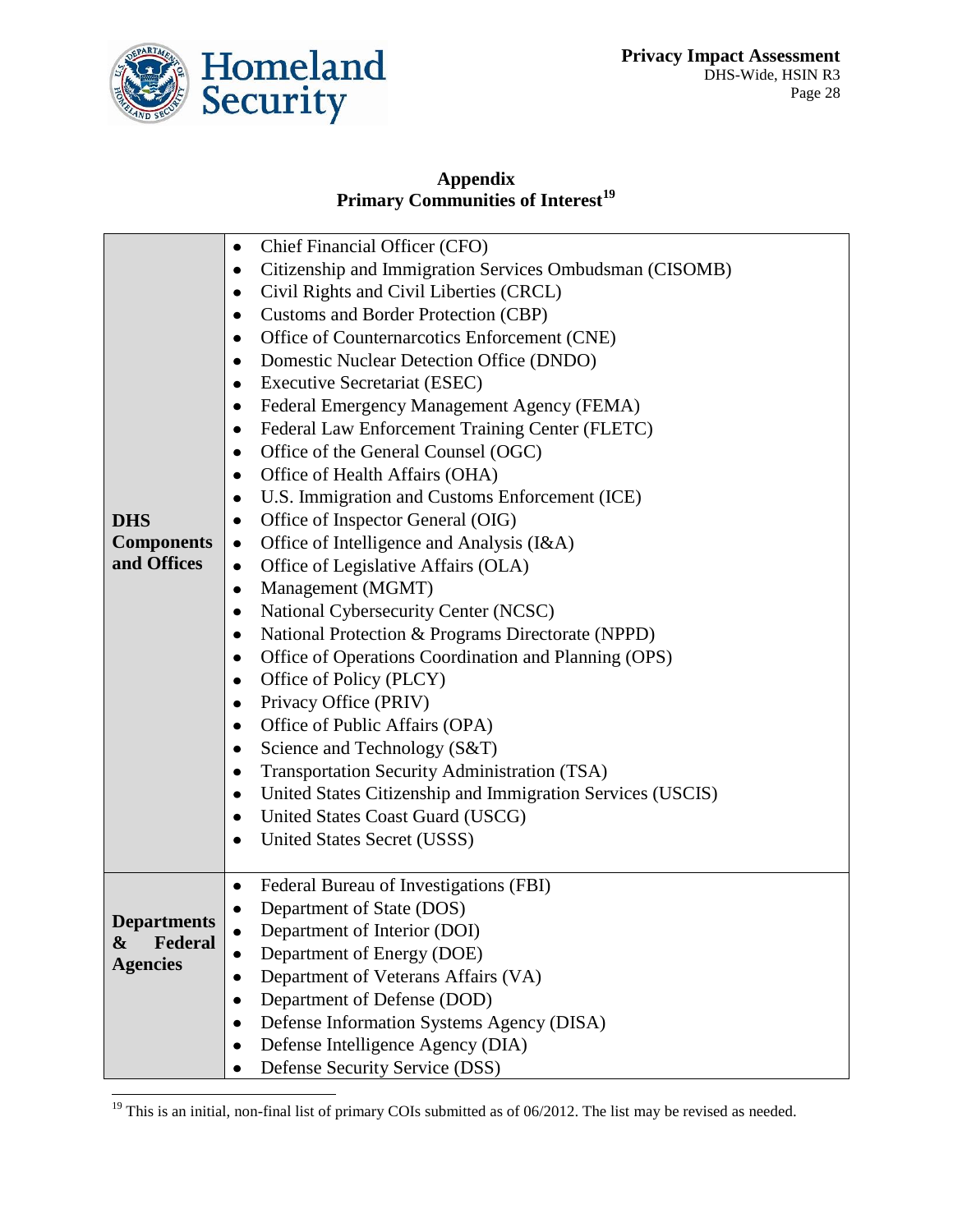

|                    | Department of Agriculture (USDA)<br>$\bullet$              |                                                   |  |  |
|--------------------|------------------------------------------------------------|---------------------------------------------------|--|--|
|                    | Department of Education (ED)<br>٠                          |                                                   |  |  |
|                    | Department of Health and Human Services (HHS)<br>$\bullet$ |                                                   |  |  |
|                    | ٠                                                          | Department of Housing and Urban Development (HUD) |  |  |
|                    | Department of Justice (DOJ)<br>٠                           |                                                   |  |  |
|                    | Department of State (DOS)<br>$\bullet$                     |                                                   |  |  |
|                    | Department of the Treasury<br>$\bullet$                    |                                                   |  |  |
|                    | Department of Transportation (DOT)<br>$\bullet$            |                                                   |  |  |
|                    |                                                            |                                                   |  |  |
|                    | Alabama<br>$\bullet$                                       | Montana<br>$\bullet$                              |  |  |
|                    | Alaska<br>$\bullet$                                        | Nebraska                                          |  |  |
|                    | American Samoa<br>$\bullet$                                | Nevada                                            |  |  |
|                    | Arizona                                                    | New Hampshire                                     |  |  |
|                    | Arkansas<br>٠                                              | New Jersey                                        |  |  |
|                    | California<br>٠                                            | New Mexico                                        |  |  |
|                    | Colorado<br>$\bullet$                                      | New York                                          |  |  |
|                    | Connecticut<br>$\bullet$                                   | North Carolina                                    |  |  |
|                    | Delaware                                                   | North Dakota                                      |  |  |
|                    | District of Columbia<br>$\bullet$                          | Northern Marianas Islands                         |  |  |
|                    | Florida<br>$\bullet$                                       | Ohio                                              |  |  |
|                    | Georgia<br>$\bullet$                                       | Oklahoma                                          |  |  |
| <b>States</b>      | Guam                                                       | Oregon                                            |  |  |
|                    | Hawaii<br>٠                                                | Pennsylvania                                      |  |  |
|                    | Idaho<br>٠                                                 | Puerto Rico                                       |  |  |
|                    | Illinois<br>$\bullet$                                      | Rhode Island                                      |  |  |
|                    | Indiana<br>٠                                               | South Carolina                                    |  |  |
|                    | Iowa                                                       | South Dakota                                      |  |  |
|                    | Kansas<br>$\bullet$                                        | Tennessee                                         |  |  |
|                    | Kentucky                                                   | Texas                                             |  |  |
|                    | Louisiana                                                  | Utah                                              |  |  |
|                    | Maine                                                      | Vermont                                           |  |  |
|                    | Maryland<br>$\bullet$                                      | Virginia                                          |  |  |
|                    | Massachusetts<br>٠                                         | Virgin Islands                                    |  |  |
|                    | Michigan<br>$\bullet$                                      | Washington                                        |  |  |
|                    | Minnesota<br>$\bullet$                                     | West Virginia                                     |  |  |
|                    | Mississippi                                                | Wisconsin                                         |  |  |
|                    | Missouri<br>٠                                              | Wyoming                                           |  |  |
|                    | American Samoa<br>$\bullet$                                | Puerto Rico                                       |  |  |
| <b>Territories</b> | Guam                                                       | Virgin Islands                                    |  |  |
|                    | Northern Marianas Islands<br>٠                             |                                                   |  |  |
|                    |                                                            |                                                   |  |  |